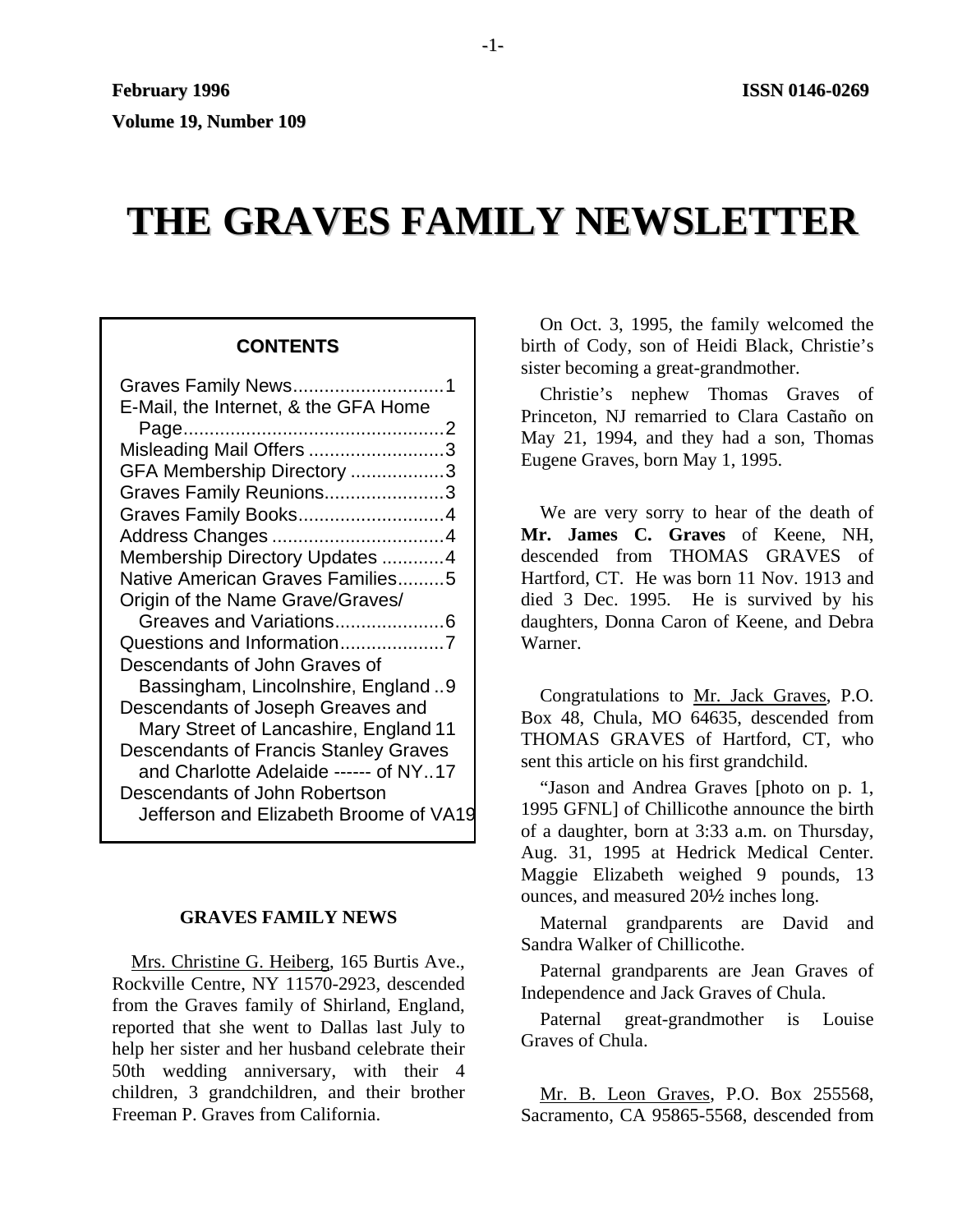JOHN GRAVES (Johann Sebastian Graff), sent the following news item from the *Sacramento Bee*, Mon., Feb. 13, 1995, datelined Kaufman, Texas.

"L. C. Graves, the Dallas police detective who wrestled the gun away from Jack Ruby, after he shot Lee Harvey Oswald, died Saturday of heart failure. He was 76.

Mr. Graves was one of three Dallas officers escorting Oswald, charged with assassinating President John Kennedy, from the city to the county jail on Nov. 24, 1963. In the moment after Ruby fired a single fatal shot at Oswald in the basement of Dallas City Hall, Graves grabbed the revolver and Ruby's wrist.

Graves served with the Dallas Police Department for 21 years, retiring in 1970."

**Memberships:**

| Regular (U.S. & Canada)                                                                             | \$20/year      |  |
|-----------------------------------------------------------------------------------------------------|----------------|--|
| Other countries (air mail)                                                                          | \$30/year      |  |
| <b>Sustaining</b>                                                                                   | \$40/year      |  |
| Life (age 62 and older)                                                                             | \$600 one time |  |
| Foreign memberships must be paid by money                                                           |                |  |
| order in U.S. dollars. All back issues (1976-                                                       |                |  |
| present) are available at current price.                                                            |                |  |
|                                                                                                     |                |  |
| Newsletter only available to individuals as part of<br><b>Graves Family Association membership.</b> |                |  |
|                                                                                                     |                |  |
| Next National GFA Reunion: Sept. 27-29, 1996,<br><b>Dallas, Texas</b>                               |                |  |
| Next New England Reunion: June 14-15, 1996,                                                         |                |  |
| Wrentham, MA                                                                                        |                |  |
|                                                                                                     |                |  |
| <b>Published by:</b>                                                                                |                |  |
| THE GRAVES FAMILY ASSOCIATION                                                                       |                |  |
| 261 South St., Wrentham, MA 02093                                                                   |                |  |
| <b>Internet Home Page:</b>                                                                          |                |  |
| http://www.andrews.edu/~calkins/gravesfa.html                                                       |                |  |
|                                                                                                     |                |  |
| <b>Newsletter Editor: Kenneth Vance Graves</b>                                                      |                |  |
| $(508)384 - 8084$                                                                                   |                |  |
| Internet: kgraves239@aol.com                                                                        |                |  |
| Treasurer: Elaine Tobias, Overland Park, KS                                                         |                |  |
| Director, On-line Computer Help: H. W. ("Bud")                                                      |                |  |
| Graves, Veradale, WA                                                                                |                |  |
| Internet: dfrh81a@prodigy.com                                                                       |                |  |
| <b>Director, Internet Home Page:</b>                                                                |                |  |
| Keith G. Calkins, Berrien Springs, MI                                                               |                |  |
| Internet: calkins@andrews.edu                                                                       |                |  |

(ED. NOTE: Does anyone know the ancestry of L. C. Graves?)

Mrs. Bruce F. (Laura Belle) Macrae, 306 Surrey Rd., Savannah, GA 31410-4407, sent an article from the *Madison County Eagle*, Madison, VA, telling about the marriage of Brenda Gail Tucker and James Rogers Berry, II on Oct. 21, 1995 at First Presbyterian Church, Charlottesville, VA.

The groom is a son of Mr. and Mrs. James Rogers Berry of Charlottesville. Mrs. Berry is the former Patricia Elizabeth Graves, first cousin of Laura Belle. They are descended from Capt. THOMAS GRAVES of VA via Paschal Graves.

# **E-MAIL, THE INTERNET, & THE GFA HOME PAGE**

The usage of computers is changing rapidly, becoming ever more commonplace in our society. With this issue we have started putting **Internet addresses** for **e-mail** in the newsletter queries. Many people still don't have an e-mail address, but just within the last few months it is amazing how many people have begun using electronic communication.

If any of you would like to contribute articles on how to get the most out of this or other uses of the computer, and how to avoid the inevitable problems, that would be much appreciated.

The **Graves Family Association home page** (sometimes known as a web site) is at http://www.andrews.edu/~calkins/gravesfa.html and is being maintained by Keith G. Calkins. It will be gradually expanding to contain more and more helpful information. Take a look at it, and encourage other Graves descendants to visit it also.

## **MISLEADING MAIL OFFERS**

This is another warning to beware the mail offers from companies like Halbert's in Bath,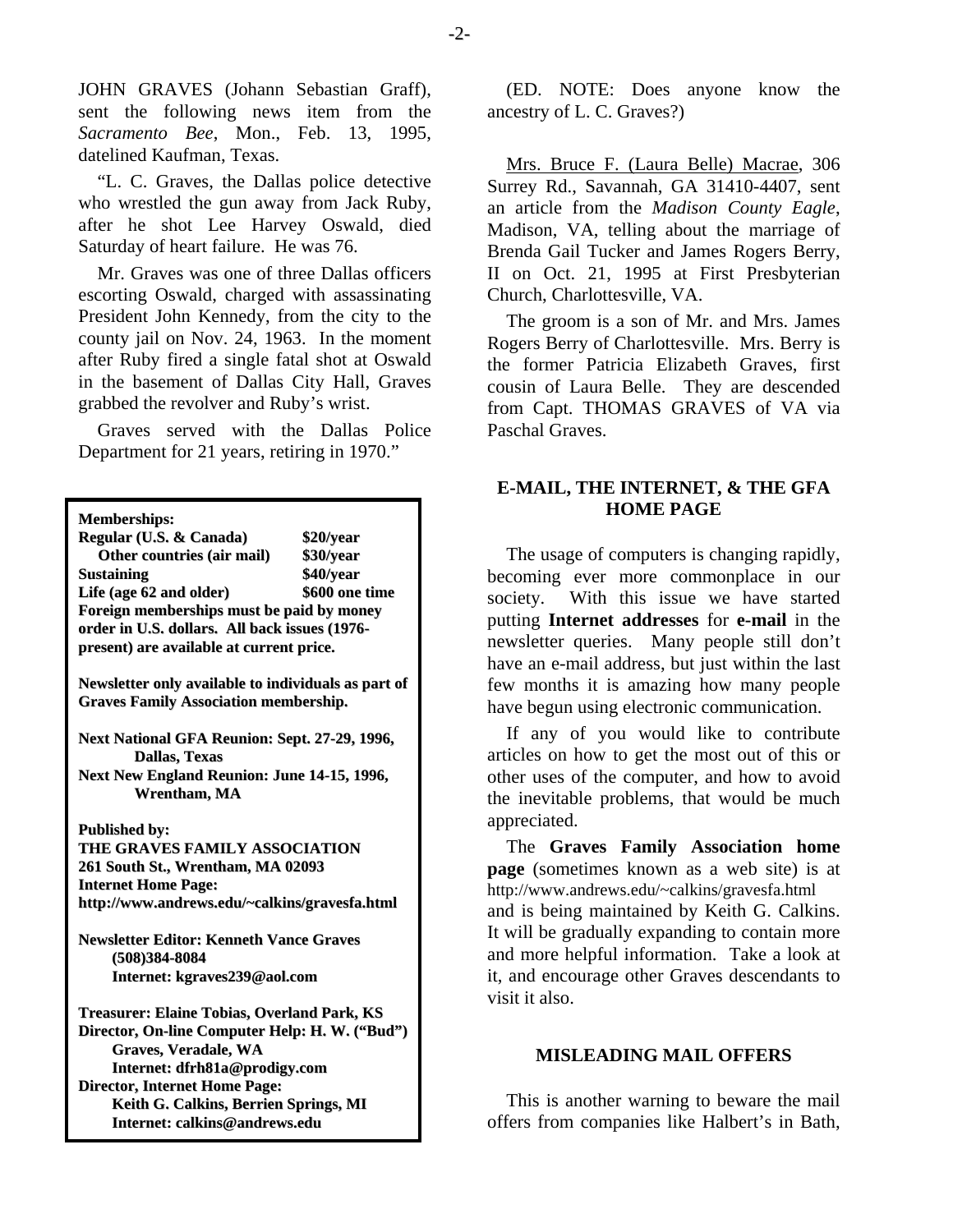OH. The books offered are not genealogies, and their other products have very little genealogical significance.

Probably all of you have received one or more offers from Halbert's in Bath, OH for a "family history" book for your family, supposedly from a person of your same surname. This very lucrative "family heritage" business should not be confused with genealogy, although the difference is often not at all clear in the advertisements. The books are usually very general historical summaries and sources of genealogical information which apply to any surname. Then there is usually a small amount of specific information on the surname of interest, plus a listing of everyone of that surname from phone directories (not especially up-to-date).

The National Genealogical Society and the Federation of Genealogical Societies submitted a complaint to the U.S. Postal authorities requesting investigation of Halbert's for false representation. A 120-page report prepared by Helen Hinchcliff was submitted in support of this complaint.

Another type of offer is for coats of arms. The coat of arms provided is generally either one that was created by an artist and was never used historically, or is one that has no existing descendants who can legitimately claim it as their own. As decoration, it may be fine, but not as family history.

Finally, there are other products that are occasionally offered. I just recently received an offer from MBNA America for a credit card, "The No-Annual-Fee Graves Family Card® Visa®". The letter from them said: "This may be your last chance to request your own Graves FamilyCard Visa with your family name on it, right where you'd expect to see a bank's name... Members of the Graves Family League carry our FamilyCard Visa wherever they go. And talk about prestige -- wow!" There is absolutely no genealogical connection with promotions like this!

You will soon be receiving your new Graves Family Association Membership Directory. Those of you who have been members for at least a couple of years will notice that it has expanded from the previous directory. Since the Association has grown, of course it includes more members.

However, it also includes new features that some of you have suggested. Telephone numbers (where not unlisted) and e-mail addresses are both new. We have also included all known Graves/Greaves ancestors (not just those of members, but also those of people not listed in the directory), and have indicated the date of birth of each and which ones were immigrants to America. (For those of you who want more information about these ancestors, the book *Graves Families of the World* is the best reference.)

All comments and suggestions will be appreciated.

# **GRAVES FAMILY REUNIONS**

The **National Graves Family Reunion** will be held Sept. 27-29, 1996, in the Dallas, TX area. The exact site hasn't yet been selected. We expect to have some outstanding speakers, lots of family information, and a large crowd of Graves relatives. Plan to attend! More details later.

The **New England Graves Reunion** will be June14-15, 1996, probably in Wrentham, MA. Gary Boyd Roberts, director of research at the New England Historic Genealogical Society in Boston and author of several books, will be the featured speaker. This is for all descendants of New England Graves families plus any other Graves/Greaves descendants living in the New England area.

## **GRAVES FAMILY BOOKS**

*Graves Families of Randolph Co., NC* will be ready soon.

# **GFA MEMBERSHIP DIRECTORY**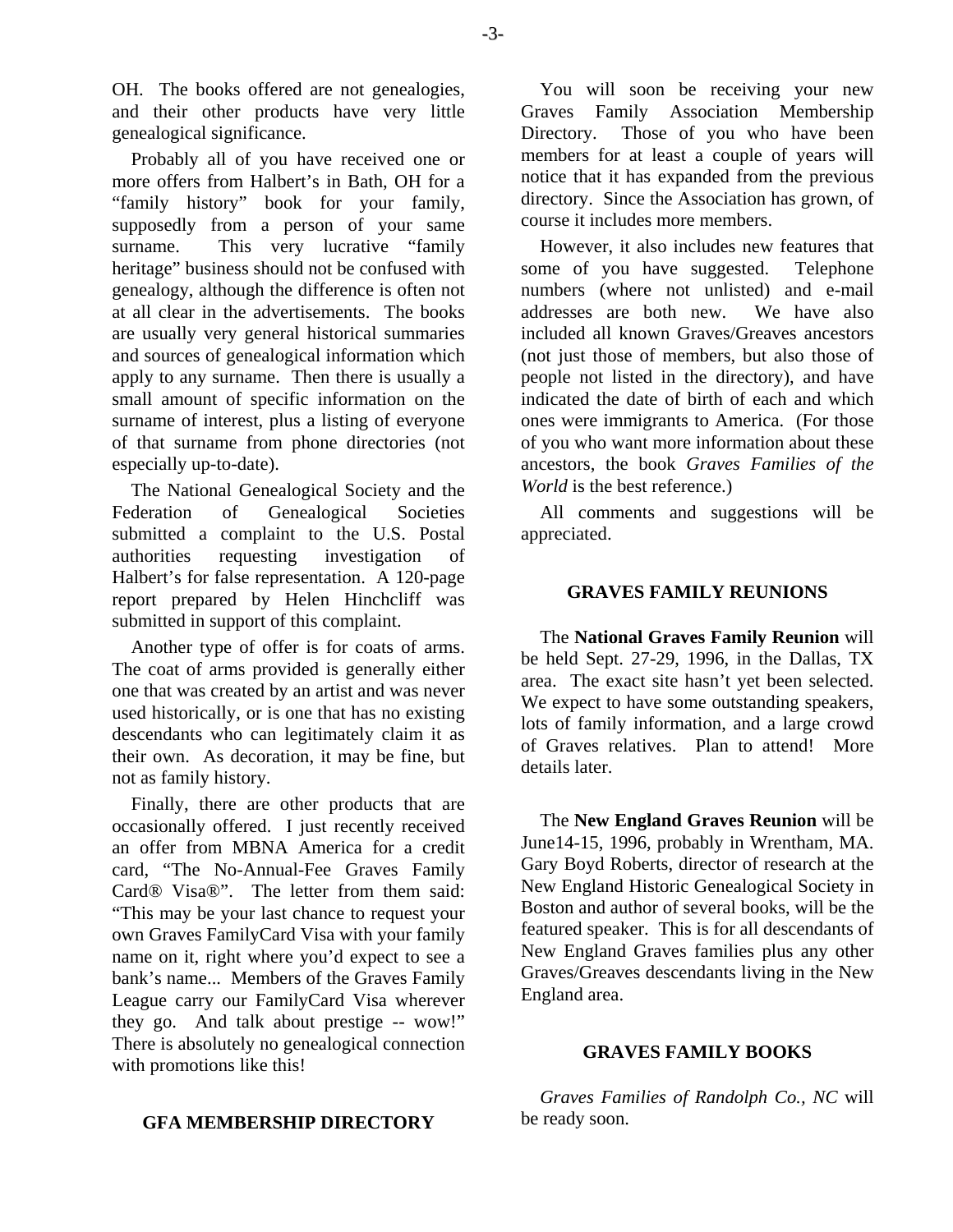Targeted for later in 1996 are *John Graves of Concord, MA* and *John Graves of Frederick Co., VA*.

Targeted for 1998 is the book on *Capt. Thomas Graves of VA*.

Although this is the order in which these books will be published, the actual timing is subject to slippage. Remember that the publication of these books, like everything else associated with the Graves Family Association, is understaffed and completely volunteer.

#### **ADDRESS CHANGES**

Mrs. Gretchen Overright, descended from JOHN GRAVES of Concord, MA, has moved from Herscher, IL to 124 West Elizabeth St., Apt. 2A, Wilmington, IL 60481-1412.

Mr. Albert W. L. Moore, Sr., of Independence, MO, descended from Capt. THOMAS GRAVES of VA, has moved back to 1425 North Spring St., Independence, MO 64050-1733.

Mrs. Kathryn M. Paulsen of Roswell, NM, descended from Capt. THOMAS GRAVES of VA, has moved to 505 Sunrise Rd., Roswell, NM 88201-6720.

Mr. James C. Graves, 191 Key Rd., Apt. 11, Keene, NH 03431-5912, descended from THOMAS GRAVES of Hartford, CT, has moved from Keene, NH to 74 Pondview Rd., West Swanzey, NH 03469-3323.

Ms. Sandra Cointreau, descended from Rear Adm. THOMAS GRAVES of Charlestown. MA, has moved to 12 Church St., P.O. Box 241, Roxbury, CT 06783.

Mr. Edward B. Outhouse, descended from JOHN GRAVES (JOHANN SEBASTIAN

GRAFF) has moved from Mesa, AZ to 995 E. Baseline Rd., Apt. 1163, Tempe, AZ 95283.

Mrs. Kaye Sakahara, descended from SAMUEL GRAVES of Lynn, MA, has a new address because of a Post Office realignment. It is RR 1, Box 411, Abbot Village, ME 04406.

Mrs. Barbara Rogers, descended from Capt. THOMAS GRAVES of VA, is now at 3068 Poplar Springs Dr., Gainesville, GA 30507.

Ms. Phyllis A. Noble, descended from JOHN GRAVES and Susannah ------ of SC & Carter Co., TN, has moved from Hampton, VA to 310 Esther Ct., Prattville, AL 36067.

Mr. David F. Graves of Charlotte, NC, descended from THOMAS GRAVES of Hartford, CT, has changed his address to P.O. Box 25426, Charlotte, NC 28229-5426.

Mr. Leland L. Smith, descended from JOHN GRAVES and Margery Harvey of Randolph Co., NC, has moved from Friendswood, TX to 1 Rob Roy Rd., Austin, TX 78746-3137.

Ms. Regina R. Rogers, descended from Capt. THOMAS GRAVES of VA, has moved from Stony Creek, VA to 17217 Courthouse Rd., Yale, VA 23897.

#### **MEMBERSHIP DIRECTORY UPDATES**

*New Members*  CARON, Mrs. Donna G. 74 Pondview Dr., West Swanzey, NH 03469 Ancestry: Thomas Graves of Hartford, CT (#6571)

CAMPBELL, Mrs. Wanza J. 570 D St., Patterson, CA 95363 Ancestry: Capt. Thomas Graves of VA, via Francis<sup>2</sup>, Francis<sup>3</sup>, William<sup>4</sup>, Peyton<sup>5</sup>, William<sup>6</sup>, Catherine Nowlin<sup>7</sup> m. John Henry Palmer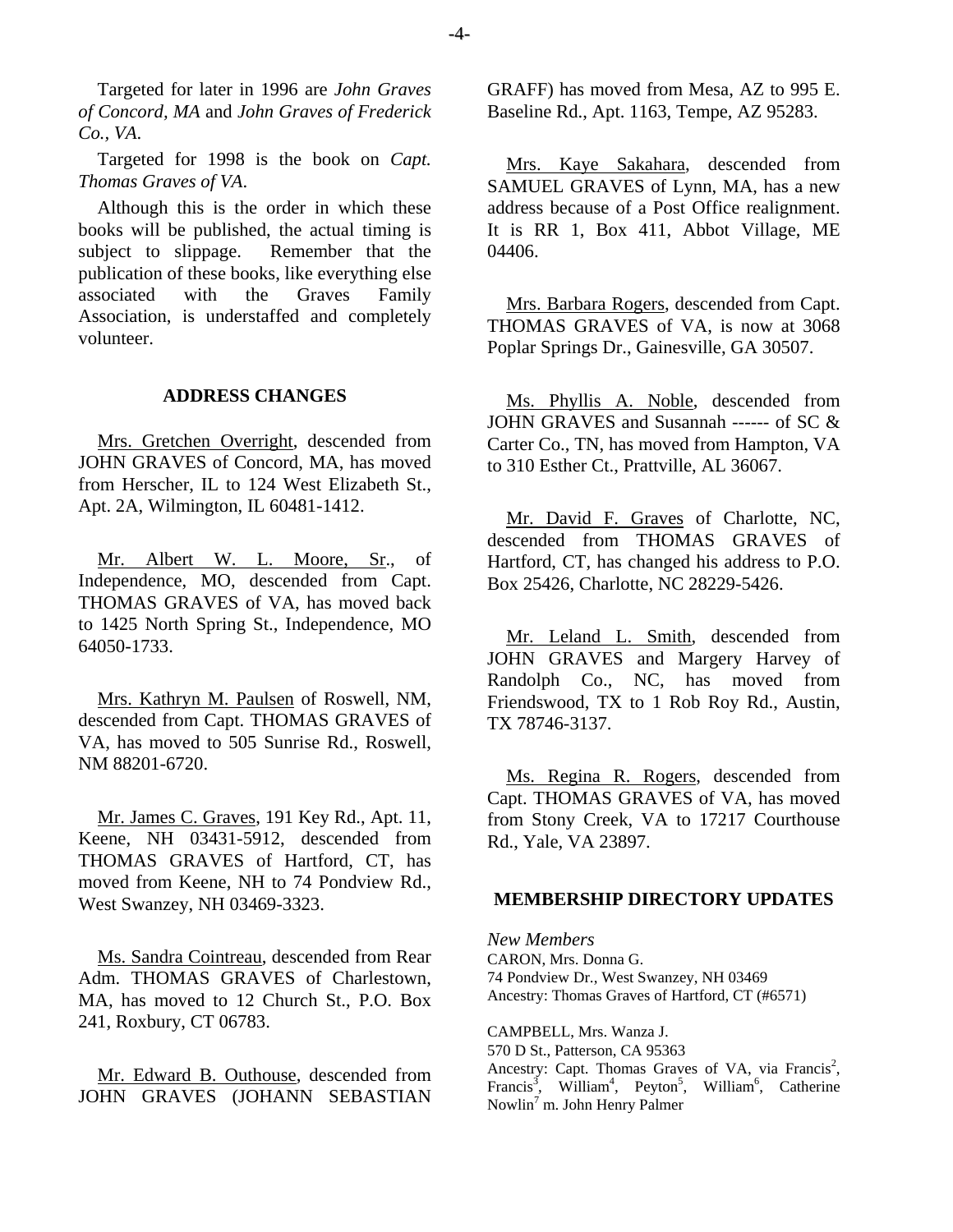COX, Mrs. Norma Lee (Foster) 624 West Melody Lane, Republic, MO 65738-9503 Ancestry: Thomas Graves of Hartford, CT, via #5024

DEHNEL, Mrs. Wynell 2800 Newkirk Ct., Euless, TX 76039 Ancestry: Capt. Thomas Graves of VA

GESTWICK, Mrs. Darlene 1C Bristol Ct., Amherst, NY 14228 Ancestry: Capt. Thomas Graves of VA

GRASTY, Ms. Delores Box 334, Sublette, KS 67877 Ancestry: J. D. Graves and Helen Logan of TX

GRAVES, Mr. E. T. Clark, Jr. P.O. Box 212, Blairs, VA 24527-0212 Ancestry: Capt. Thomas Graves of VA, via  $John<sup>2</sup>$ , Thomas<sup>3</sup>, John<sup>4</sup>, Thomas<sup>5</sup>, John<sup>6</sup>, John Herndon<sup>7</sup>, William<sup>8</sup>, Elijah<sup>9</sup>

GRAVES, Mr. George D. 8417 Hickory Place NE, Bremerton, WA 98311 Ancestry: Thomas Graves of Hartford, CT, via #2880

GRAVES, Mr. Nim K. 9301 Heatherwood Drive, Austin, TX 78748 Ancestry: Joseph W. Graves of SC, AL & TX

GRAVES, Dr. Thomas L. 3400 Eleventh St., Gulfport, MS 39501 Ancestry: Capt. Thomas Graves of VA, via  $John<sup>2</sup>$ , Thomas<sup>3</sup>, John<sup>4</sup>, John<sup>5</sup>, Thomas<sup>6</sup>, Lewis<sup>7</sup>, Lewis<sup>8</sup>

GRIFFITH, Mr. Thomas W. 17223 Alder Way, Lynnwood, WA 98037 Ancestry: Thomas Graves of Hartford, CT, via #724

HULSEY, Mrs. F. L., Sr. 301 Caldwell St., Kilgore, TX 75662 Ancestry: Gilliam Graves of Randolph Co., NC

NELSON, Mrs. Cynthia D. Whirley 2014 Highway 25, Iuka, MS 38852 Ancestry: Capt. Thomas Graves of Va, via  $John<sup>2</sup>$ , Thomas<sup>3</sup>, John<sup>4</sup>, Joseph<sup>5</sup>, Mary<sup>6</sup> m. Benjamin Cleveland

SATTLER, Mrs. Leslie G. 7604 Chapel View Court, Temperance, MI 48182 Ancestry: Thomas Graves of Hartford, CT, via #4772

SMITH, Mr. Kirk E. 811 Rauscher Drive, Ballwin, MO 63011 Ancestry: Capt. Thomas Graves of VA, via Thomas<sup>5</sup> m. Ann Davenport, Rice<sup>6</sup>, Thomas<sup>7</sup>, Jane<sup>8</sup> m. Joseph **Coffey** 

STEELE, Mr. Charles T. P.O. Box 655, Saugerties, NY 12477-0655 Ancestry: Deacon George Graves, via #1350

THEIMER, Ms. Myrle Cook 1520 Parkhill Drive, Billings, MT 59102 Ancestry: Samuel Graves of Lynn, MA, via #10; John Graves of Roxbury, MA; Thomas Graves of Nahant, MA

TINDLE, Mr. Dewey E. 549 Gratz Brown, Moberly, MO 65270-3543 Ancestry: John Graves of Frederick Co., VA

WALBERG, Mrs. Cheryl E. P.O. Box 95, Britton, SD 57430 Ancestry: Thomas Graves of Hartford, CT, via #2505.

WILLIAMS, Mr. Homer 1902 Boxwood Ct., Austin, TX 78745 Ancestry: Capt. Thomas Graves of VA

## **NATIVE AMERICAN GRAVES FAMILIES**

Mr. Kenneth B. Graves, 1027 Elliott Ave., Petersburg, VA 23805, descended from Capt. THOMAS GRAVES of VA, wrote that there are many Graves family members listed in the records relating to various Indian tribes. He wrote: "Medically this information is valuable. Ethnic heritage is important if one is to take pride in one's origins. Each culture has much to offer that is good."

He sent the following list of people named Graves from *Cherokee Roots, vol. 1, Eastern Cherokee Rolls*, by Bob Blankenship, Official U.S. Government Census of the Cherokee Indian from 1817 through 1924 Residing East of the Mississippi River. Address Bob Blankenship, P.O. Box 525, Cherokee, NC 28719.

Reservation rolls, 1817: Graves, Nancy, reservation.

Emigration rolls, 1817 (all on reservation): James, Laughter, Moses, Mrs., Nancy, Sally, Sally, Walter.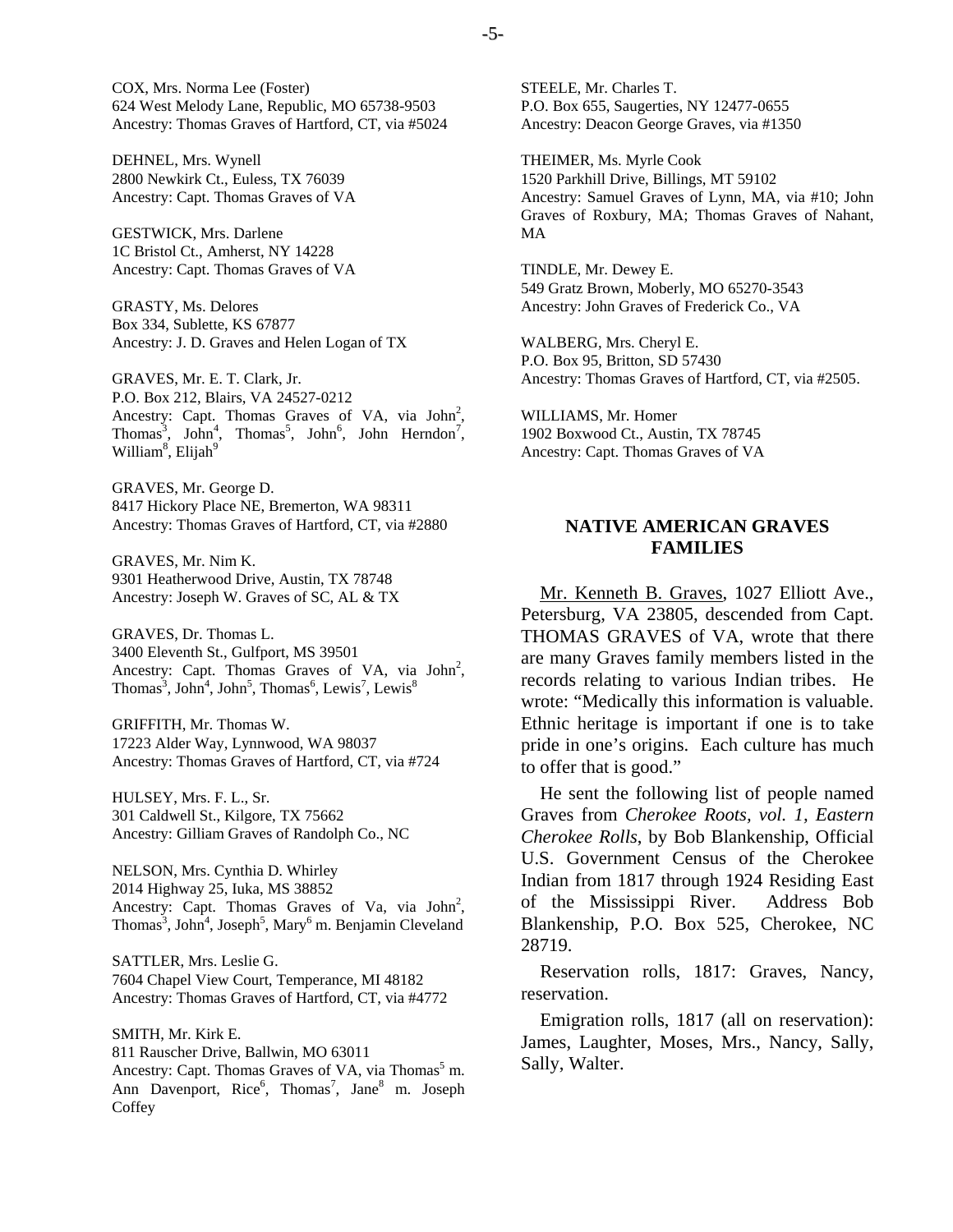Henderson roll, 1835 (AL, GA, TN, NC, to be moved to Oklahoma): Edward (AL), Tuten  $(GA)$ .

Baker roll, 1924: Eva, Fred, Hoyt, Inez, Mary, Myrtle.

# **ORIGIN OF THE NAME GRAVE/ GRAVES/GREAVES AND VARIATIONS**

On the trip to England last May, Dr. George Redmonds of Lepton, Hudderfield, West Yorkshire gave a talk one evening at Tong Village Hotel, Bradford, West Yorkshire. This was an after-dinner meeting attended by many Graves/Greaves descendants from the local area. One of the things he said was that the name Grave has the following three possible origins.

(1) There was a by-name used occasionally by the Vikings, i.e., **Greifi**. It can be found in the eastern counties of England where Scandinavian influence was strong, from the time of the Norman Conquest to the early 1200's:

1086, Greve, Lincolnshire, Domesday Book 1232, Greive de Pincebec, Lincolnshire, Patent Rolls

The potential for this to give rise to a surname can be demonstrated in East Anglian records, and parts of the Danelaw:

1161-77, Lefsi the son of Greive, Norfolk

1161-77, Æthewold the son of Grevi, Norfolk (both from Ramsey Cartulary)

1221, Adam, son of Graive, Ely, British Museum MSS

1255, Robert Greyue, Borough Records of Nottingham

1327, Walter Greyve, Cambridge, subsidy rolls

The meaning and origins of the Personal name are discussed by Gilliam Fellows-Jensen in her book *Scandinavian Personal Names in Lincolnshire and Yorkshire*, published Copenhagen, 1968.

(2) There was also the Scandinavian word '**greifi**' which was the word for a steward, as on a manor. Its English equivalent was 'Reeve'. Once again, this word was found in the counties which had been occupied and settled by Vikings:

c. 1250, Hubert le Greyve, Colchester Cartulary (of Suffolk)

1275, Thomas le Greyve, Hundred Rolls of Norfolk

1334, William le Grayve, Lancashire Feet of Fines

The continuity of the name, as a hereditary surname, can be demonstrated using Yorkshire records:

1274, Richard le Grave, Wakefield Court Rolls 1298, Adam, son of the Grave, Wakefield C.R.

This manor was subdivided into 'Graveships', with a 'grave' acting as steward. 1452, Robert Grave, Ripon, SS.64

1545, Robert Grave, Cleckheaton, Subsidy Roll (Birstall)

Other Grave families in Rothwell, Soothill, Almondbury, Tong and Pudsey, Swillington. All near to Wakefield. One of the outlying 'graveships' was Eccleshill, and the name appears to have originated there before spreading into Birstall parish (Tong and Cleckheaton).

(3) From the Old English '**graefe**', meaning a thicket. In the 16th and 17th centuries, these names sometimes acquired a final 's'.

1556, John Greaves, son of John Graves of Windhill, Yorks., Fines

1641-47, Jonas Grave of Graves of Birstall, Parish Register

1667-69, Jonas Greave or Grave of Birstall, Parish Register

Another very interesting comment by Dr. Redmonds, was that he believes there are only a very few origins of the Graves/Greaves surname and its variations. That is, perhaps fewer than a half dozen ancestors (perhaps as few as 2) account for all the present descendants.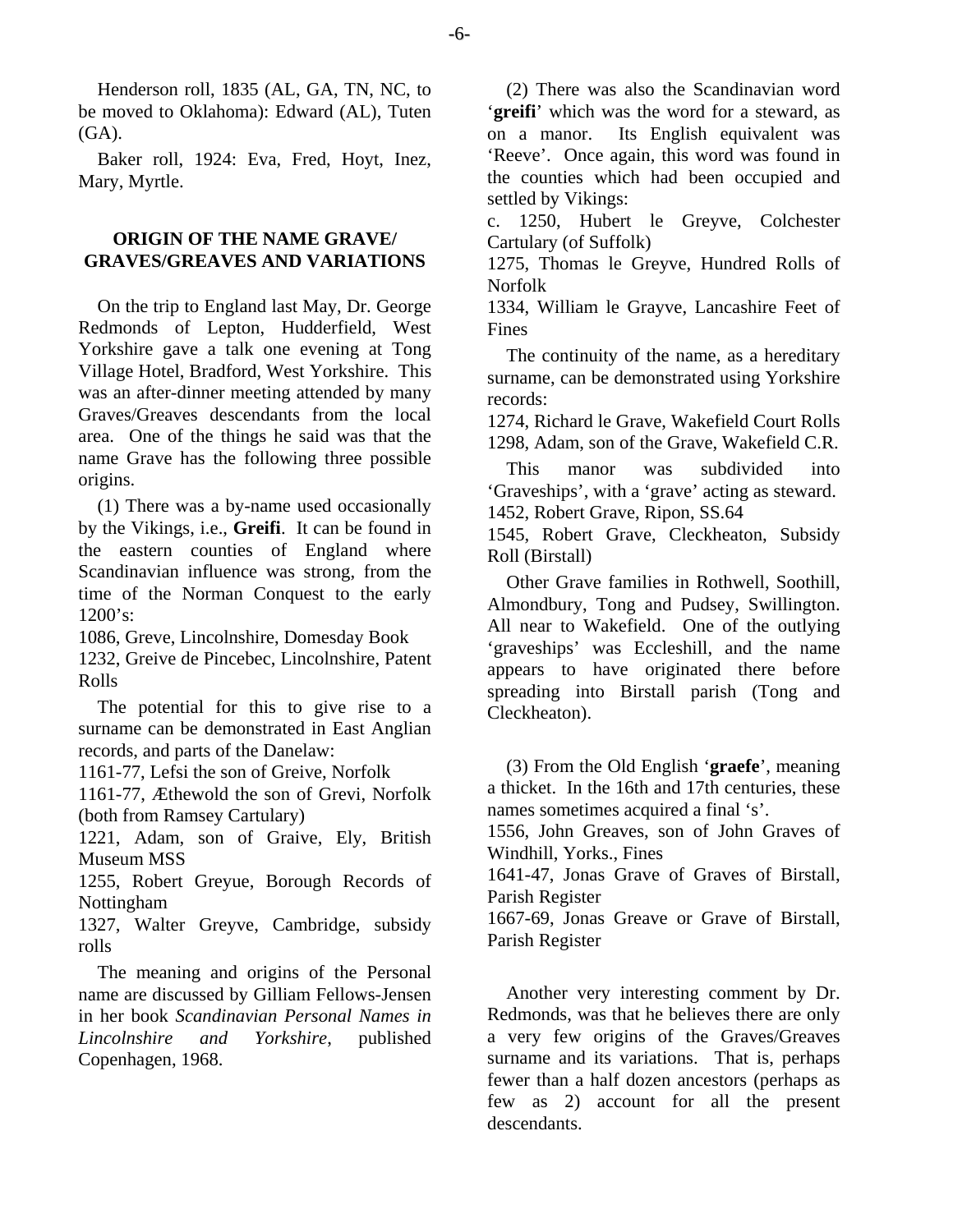He also said that, in general, the name Greaves originated in Derbyshire around Beeley (evolving De Greve→Greave→ Greaves, referring to the place), and the name Graves originated in Yorkshire around Eccleshill (Le Greyve→Le Grave→Grave→ Graves, referring to the position). But as people moved and time passed, spellings were changed, so that Graves might become Greaves and vice versa.

# **QUESTIONS AND INFORMATION**

## *MISCELLANEOUS GRAVES FAMILIES*

Mr. Dean Merriman, 216 Eleventh St., Hoboken, NJ 07030 (dpmdean@aol.com), is looking for information on 2 Graves family members who both connect with the Maraman-Maryman-Merriman family of St. Mary's Co., MD, from which he is descended.

The first was JOHN M. GRAVES, b.c. 1812 in KY, m. 22 Jan. 1839 in Nelson Co., KY to Lucinda A. Maryman, who was b.c. 1813 in Nelson Co., KY to John Baptist Maryman (1771-1850's) and Jennet Muir (c. 1782- 1836). John and Lucinda were in Ralls Co., MO in 1850, and in Union Co., KY in 1860, but can't be found after that. Where did they go? Their children through 1860 were: Ann V., b.c. 1840, KY; George M., b.c. 1842, KY; William P., b.c. 1843, KY; Mary J., b.c. 1845, KY; John M., b.c. 1847, KY; James M., b.c. 1849, KY; Joseph P., b.c. 1850, MO; and Thomas J., b.c. 1853, KY.

The other one was GEORGE F. GRAVES, who married 13 Sept. 1875 in New Albany, Floyd Co., IN, to Martha Maraman, b.c. 1854 in Shepherdsville, Bullitt Co., KY, daughter of Wilford Walton Maraman (c. 1829-1860's) and Elizabeth Ross Orme (c. 1830-1860's). He has not been able to find them in the federal census for 1880 or 1900 in KY or IN. What happened to them, and who were the parents of George?

(ED. NOTE: I don't know who George F. Graves was, but there is the possibility that he was descended from the Graves family of St. Mary's Co., MD.

John M. Graves definitely was. He was a son of John M. Graves who married ------ Barnes. They lived in Marion Co., KY, and were the ancestors of the late Mrs. Ella Graves Timmons, previously of Ina, IL. Can anyone provide more information about either the earlier ancestry or descendants? The first 2 generations are given below.

## GENERATION 1

John M. Graves (1) married ------ Barnes. Their names were shown on the marriage license of their son, John M. Graves, and her name looked like Gideon Barnes, but that might be a misreading. They lived in Marion Co., KY.

The members of this family were Catholic, and much family information has been obtained from baptismal records and other early Catholic records in western KY. They were under the parish of the well-known priest Father Elijah Durbin of the Louisville, KY diocese. Records found include documentation for the children of slaves of the family. Dr. John M. Graves and wife are recorded as godparents to slaves and later servant children. As godparents, other family names mentioned include Blandford, Shelby, Medley, Elliott, and Boone.

They may have been closely related to the John Graves who married Sarah Catherine Noble, was about the same age as John M. Graves, and also settled in Marion Co., KY. This John Graves was from St. Mary's Co., MD.

## Children - Graves

- 2. John M. Graves, b. 17 Nov. 1811, m. Lucinda Ann Merriman, d. 18 Dec. 1883.
- 3. (Dr.) William S. Graves, m. Helen A. Shelby. He was in the Paducah, KY area.

## GENERATION 2

Dr. John M. Graves (2) was born 17 Nov. 1811 in Marion Co., KY, and died 18 Dec. 1883. He married Lucinda Ann Merriman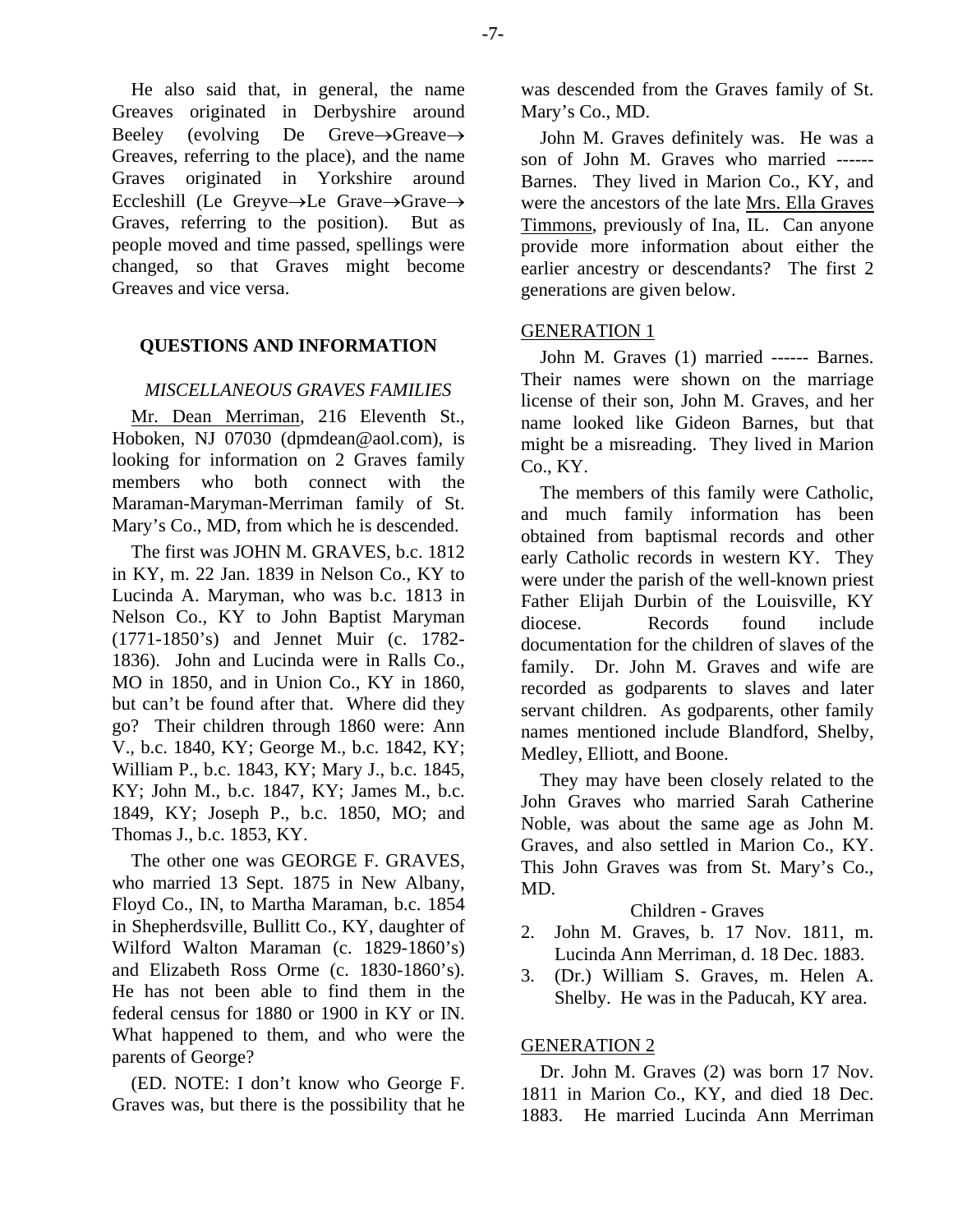(given as Ann Lucinda in some documents). She was born about 1815 (or 1812) in Nelson Co., KY, in the vicinity of Bardstown, and died 28 Jan. 1870. One of their fathers, probably hers, was supposedly named William, and was a shipping merchant from Ireland. Her mother was Mary Janette Tou of France. However, the marriage license of John and Lucinda gives her father's name as John Maryman (should be Merriman).

There is a family legend that there were 7 original Graves brothers, and that there were 7 doctors in the family, all educated in England.

Children - Graves

- 4. Joseph Edmund Graves, b.c. 1840, m. Martha Ellen Blandford.
- 5. Ann Virginia Graves, b.c. 1841, m. Thomas Wilkins Campbell.
- 6. George Marion Graves, b.c. 1841-45, m. Elizabeth Anna Markham.
- 7. William Lon (or Don) Graves, m. Mary Louise Blandford.
- 8. Mary Janette Graves, b. 6 March 1845, m. William Franklin Aton, 1882.
- 9. William Pascal Graves, b.c. 1847, m. Phoebe ------.
- 10. James Muir Graves, b.c. 1849, m. Fatie Cassidy.
- 11. John M. Graves, Jr., m. Martha Haynes, c. 1889.
- 12. Thomas Jefferson Graves, b.c. 1852, m. Nancy Mary Martin, 6 June 1888, d. 26 Aug. 1920.)

Mrs. Charlotte K. Walker, 4847 Willow Lane, Dallas, TX 75244, is looking for the descendants of George Greaves/Graves, son of John Graves (d. 1748) of St. Mary's Co., MD, and inheritor of "Graves Swamp with Additions" from his father. This is the George Graves who married Margaret Alvey, daughter of Margaret Alvey. George sold "Graves Swamp, etc." to John Baptist Mattingly in St. Mary's Co., MD. "He must have left St. Mary's Co.? Where did he go?"

(ED. NOTE: Mrs. Walker is descended from John Graves and Sarah Catherine Noble of MD & KY, and she apparently believes that her John Graves may be descended from this George Graves.

George was born about 1717, and John Graves who married Sarah Catherine Noble was perhaps born about 1760, so John could have been a son of George, or possibly even a grandson. John moved to KY before 1800, and it is interesting to note that one of his sons was named George N. Graves, and that the family was closely associated with and intermarried with the Mattingly family.

See also the next query.)

Mr. Robert Lee Alvey, 23617 Archibald Ave., Carson, CA 90745-5707, wrote that he has in his Alvey database a Margaret Alvey who married a George Graves/Greaves about 1746 in St. Mary's Co., MD (same as in the preceding query).

"Margaret and George had at least 3 children, Jeremiah, Margaret and Jesse. All of these names are very common in the Alvey line. ... Most of my line migrated to KY with so many other St. Mary's Co., MD Catholics after the Revolutionary War. The first arrived in the early 1780's and were followed annually by others until around 1810. Most stayed in KY until this century when movement even further west was the trend."

Mr. Charles W. Russell, 6016 Rhonda Rd., Lynchburg, VA 24502, is descended both from JOSHUA GRAVES of MD and JOHN GREAVES of St. Mary's Co., MD.

There was a Joshua Graves who left a will in Charles Co., MD in 1694 naming children Joshua, Dorothy, Mary, Samuel, and Sarah. It is believed that this Joshua was probably the father of the Joshua who was Mr. Russell's ancestor. Was there a relationship between Joshua Graves and John Greaves.

John Greaves was probably descended from William Greaves of Greenhill, Norton, nr. Sheffield, South Yorkshire, England, possibly his grandson. (See article on this family in 1995 GFNL, pp. 82ff.) William Greaves of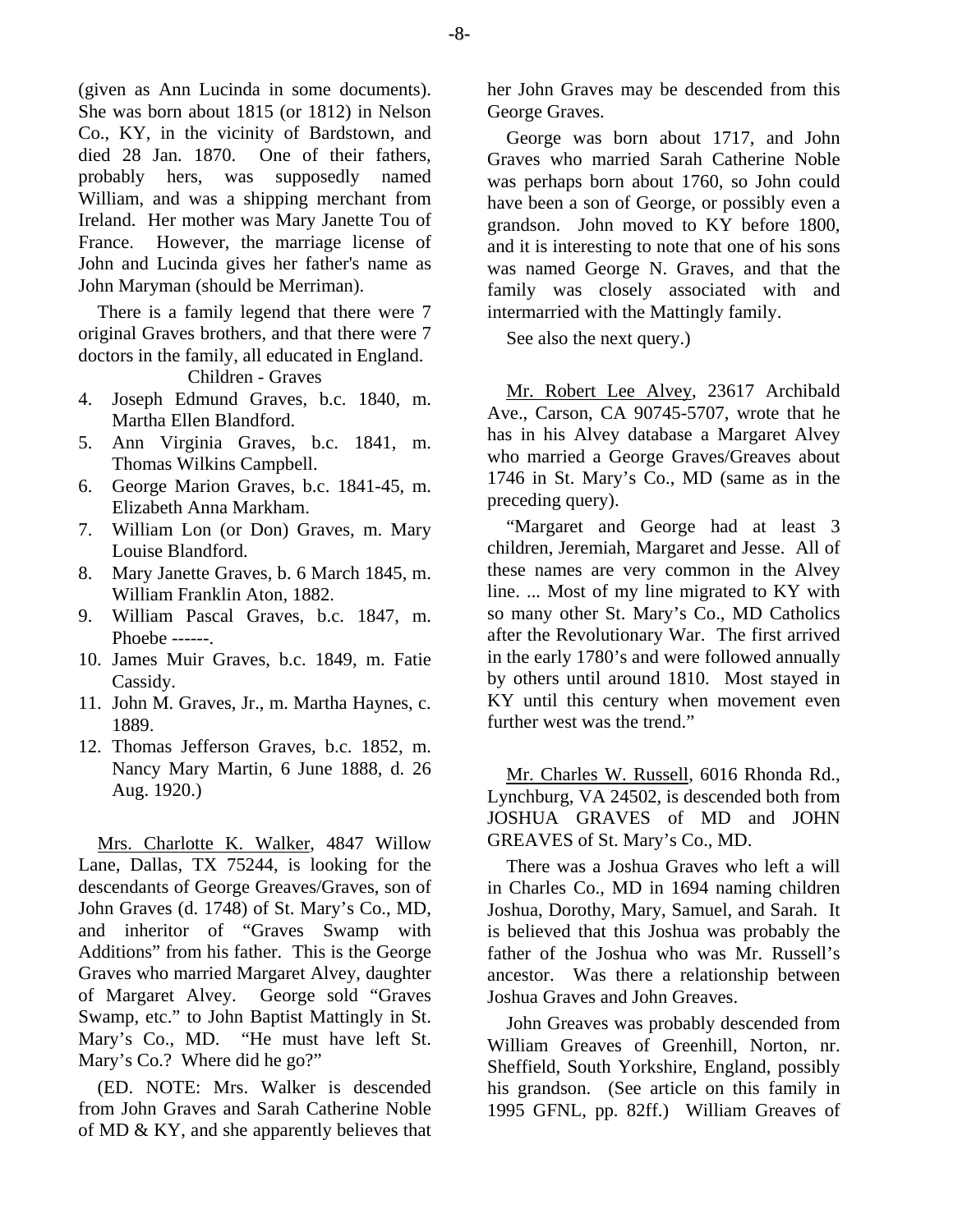descended from JANE GROVE, born 1800 in PA, d.c. 1870 in IN, married John Moore. Their children, all born in PA and at least the 2nd and 3rd in Franklin Co., PA, were: James D. Moore, m. Catherine ------; Joseph W. Moore, m. Effie McCune; David Moore, m. Mary B. Connell; Mary Moore, m. William Waggoner.

Is his Grove family related to any of the Graves families?

# *GRAVES FAMILIES OF THE BRITISH ISLES*

Ms. Janet Graves, 3 Cranfield Court, Cranfield Rd., Bexhill-on-Sea, East Sussex TN40 1QB, England,is looking for information on her part of the Graves family and the ancestry of her John Graves. She has submitted the following information.

# **JOHN GRAVES OF BASSINGHAM, LINCOLNSHIRE, ENGLAND**

## GENERATION 1

John Graves (1) was born in Bassingham, Lincolnshire, England. He married ------.

## Children - Graves

- $+2$ . John Graves, b. 1833, m(1) Mary Ann King, m(2) Jemima Wrench.
	- 3. Ruth Graves, b. 1847.
	- 4. Robert Graves, b. 1850.
	- 5. Charlotte Graves, b. 1853.
	- 6. Edmund Graves, b. 1855.

## GENERATION 2

John Graves (2) was born in 1833. He first married Mary Ann King. She was born in 1829 and died in 1878. He secondly married Jemima Wrench. She was born in 1849.

Children - Graves, by Mary Ann King

- 7. Henry Graves, b. 1853.
- 8. Sarah Graves, b. 1857.
- 9. Hannah Graves, b. 1859.
- 10. Eliza Graves, b. 1862.
- 11. Mary Ann Graves, b. 1864.
- 12. Emily Graves, b. 1867.
- 13. Arthur Graves, b. 1870.

Greenhill may be related to the Greaves family of Beeley, Derbyshire, England. The chart on the left shows the ancestry of Mr. Russell from these 2 ancestors.

Mr. Shawn Gray, P.O. Box 155, Muncie, IN 47308 (03slgray@bsuvc.bsu.edu), is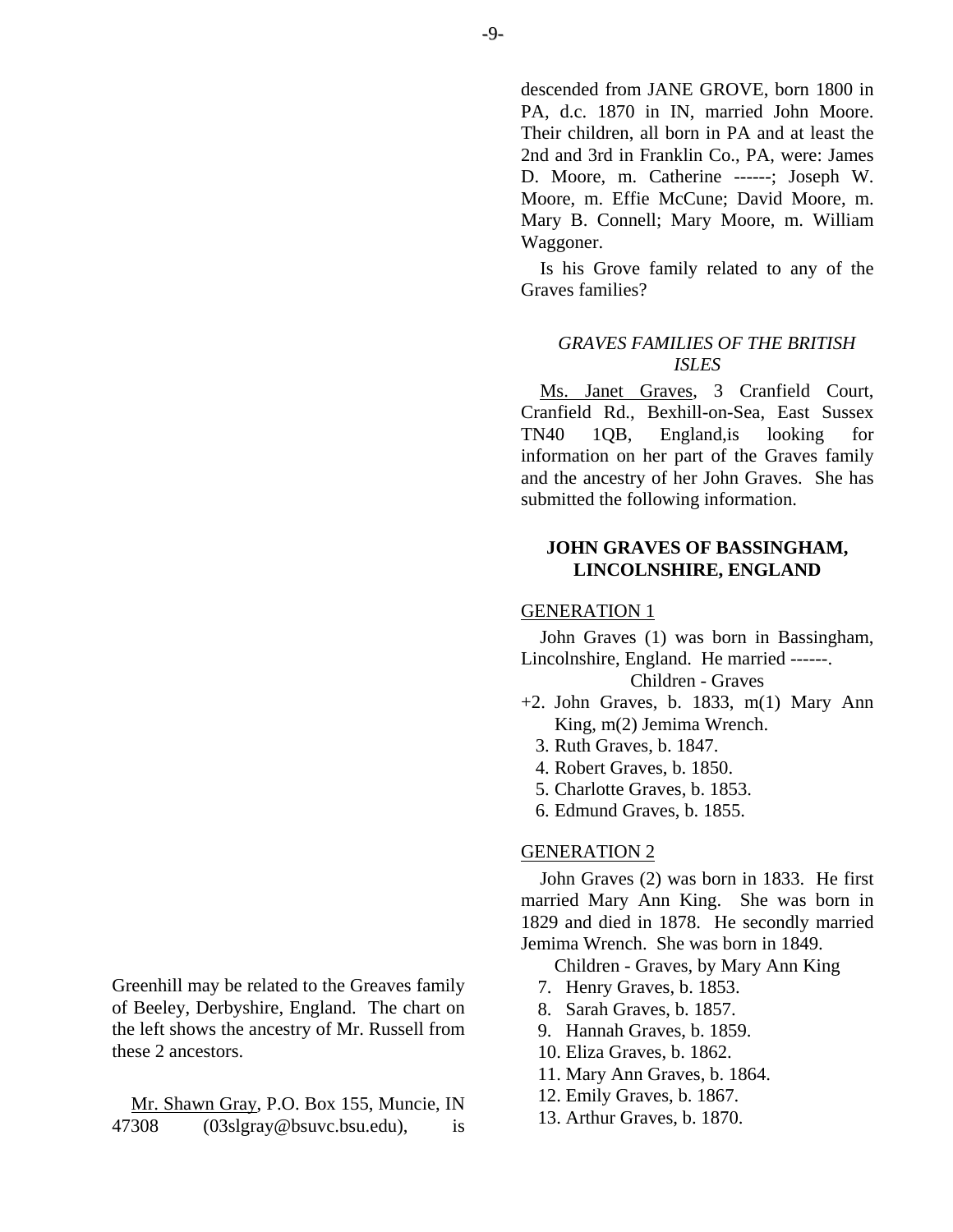Children - Graves, by Jemima Wrench

+14. Edward Proctor Graves, b. 1880, m(1) Edith E. Graves, m(2) Louisa Jane Mansfield, d. 1931.

#### GENERATION 3

Edward Proctor Graves (14) was born in 1880 in Bassingham, Lincolnshire, and died in 1931 in Kingsbury, London. He first married Edith E. Graves. They divorced. She died in 1948. He secondly married Louisa Jane Mansfield. She was born in 1883. Edward moved to the Farnham area, Surrey, and finally settled in Kingsbury, London.

Children - Graves, by Louisa J. Mansfield 15. Emily Agnes ("Cicily") Graves, b. 1904.

- +16. Emily Louise Graves, b. 1907, m. Charles James Cootes, d. 1994.
	- 17. Doris Victoria Graves, b. 1908.
- +18. Leslie John Proctor Graves, b. 1911, m. Rosemary K. Fogden.
- +19. Stanley George Graves, b. 1913, m. Alma Graves.
- +20. Edward Arthur Julian Graves, b. 1914, m. Pearl Anne Walder.

#### GENERATION 4

Emily Louise ("Dora") Graves (16) was born in 1907 and died in 1994. She married Charles James Cootes.

Children - Cootes

- 21. Patricia Cootes, b. 1937.
- 22. Margaret Cootes, b. 1941.
- 23. James Edward Cootes, b. 1944, d. 1956.

Leslie John Proctor Graves (18) was born in 1911 in Tongham or Seale, Farnham, Surrey. He married Rosemary K. Fogden. She was born in 1923.

## Children - Graves

- $+24$ . Bryan Leslie Graves, b. 1944, m(1) Victoria M. Lester, m(2) Carol Ann Demeza.
- $+25$ . Janet Ann Graves, b. 1947, m(1) Brian Jewell, m(2) Sanjay Kumar Sharma.

 $+26$ . Linda Daphne Graves, b. 1954, m(1) Christopher Leonard Howard, m(2) David Gray.

Stanley George Graves (19) was born in 1913. He married Alma Graves.

Children - Graves

27. Barry Graves, b.c. 1944.

28. Thomas Graves, b.c. 1948.

Edward Arthur Julian Graves (20) was born in 1914. He married Pearl Anne Walder. She was born in 1929.

Children - Graves

+29. Teresa Graves, b. 1960, m. Andrew Mark Sykes.

## GENERATION 5

Bryan Leslie Graves (24) was born in 1944. He first married Victoria M. Lester. She was born in 1948. He secondly married Carol Ann Demeza. She was born in 1950.

Children - Graves, by Victoria M. Lester

- +30. Rachel Elizabeth Graves, b. 1969, m. John Barden.
	- Children Graves, by Carol A. Demeza
- +31. Kirsty Amanda Graves, b. 1976, m. Jason Griffiths.
	- 32. Kerry Teresa Graves, b. 1979.

Janet Ann Graves (25) was born in 1947. She first married Brian Jewell. He was born in 1947. She secondly married Sanjay Kumar Sharma. He was born in 1964.

Children - Jewell

- 33. Emma Louise Jewell, b. 1973, m. Steven Michael Baldock. He was b. 1969.
- 34. Helen Lesley Jewell, b. 1976.
- 35. Katherine Jane Jewell, b. 1977.

Linda Daphne Graves (26) was born in 1954. She first married Christopher Leonard Howard. He was born in 1949. She secondly married David Gray.

Children - Howard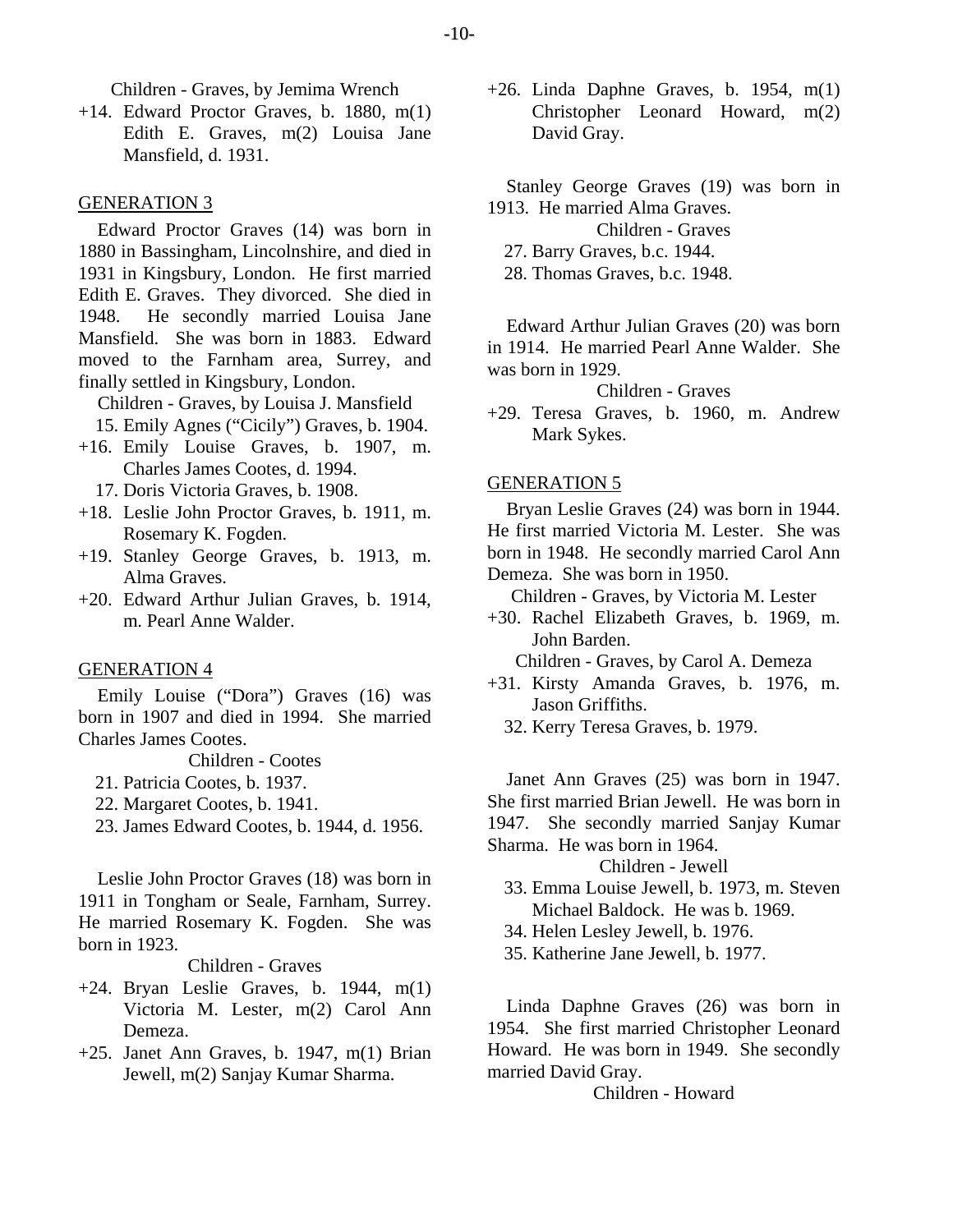- +36. Claire Louise Howard, b. 1977, m. Carl Mitchell-Davies.
	- 37. Kathryn Christine Howard, b. 1980.

Teresa Graves (29) was born in 1960. She married Andrew Mark Sykes. He was born in 1961.

Children - Sykes 38. Claire Louise Sykes, b. 1988.

39. Laura Jane Sykes, b. 1986.

## GENERATION 6

Rachel Elizabeth Graves (30) was born in 1969. She married John Barden. He was born in 1961.

Children - Barden 40. Liam John Barden, b. 1991. 41. Harry Barden, b. 1993.

Kirsty Amanda Graves (31) was born in 1976. She married Jason Griffiths. He was born in 1976.

Children - Griffiths 42. Natasha Patricia Griffiths, b. 1992.

Claire Louise Howard (36) was born in 1977. She married Carl Mitchell-Davies. He was born in 1973.

Children - Mitchell-Davies 43. Ethan H. Mitchell-Davies, b. 1995.

Mrs. Frances R. Trickett, 19 Canford View Dr., Colehill, Wimborne, Dorset BH21 2UW, England, is descended from a THOMAS GREAVES, carpenter, who married Mary ------ and lived in Chatham, Kent, England. They had a daughter, Margaret Greaves, born in Chatham, bapt. at St. Mary's, Chatham, who married Francis Sharp, ropemaker, on 21 June 1845 at Woolwich, Kent (now Greater London). Her g-g-grandfather, son of Margaret and Francis, was born in 1846. She is looking for help on her ancestry.

Mr. Michael W. Hall, 33 Somerset Rd., Failsworth, Manchester M35 0NU, England, would like to learn more about his Greaves family and their earlier ancestry. A partial genealogy follows.

He would also like to learn what happened to Martha Greaves (#12) after 1831. He has not been able to find a marriage for her in South Lancashire or North and East Cheshire, or a burial record in the Manchester area. He has also done a partial search of the 1841 census without success.

# **DESCENDANTS OF JOSEPH GREAVES AND MARY STREET OF LANCASHIRE, ENGLAND**

## GENERATION 1

Joseph Greaves (1) was a weaver. He married Mary Street on 21 May 1731 in St. Mary, Oldham, Lancashire. She died in Hollinwood, Oldham, and was buried 15 Nov. 1733 in St. Mary, Oldham, Lancs. Both their children were born in Oldham.

Children - Greaves

 2. Joseph Greaves, bapt. 10 Oct. 1731 (St. Michael, Ashton-under-line, Lancs.).

+3. Matthew Greaves, bapt. 10 Dec. 1732, m. Mary Whitiker, 10 April 1757.

## GENERATION 2

Matthew Greaves (3) was born in Moss Greave, Oldham, Lancs., and was baptized 10 Dec. 1732 at St. Mary, Oldham, Lancs. His occupation was hatter. He married Mary Whitiker on 10 April 1757 in St. Michael, Ashton-under-line, Lancs. All their children were born in Ashton-under-line, and the first 3 were baptized in St. Michael, Ashton-underline.

Children - Greaves

- 4. Mary Greaves, bapt. 15 May 1760.
- 5. Ann Greaves, bapt. 10 March 1762.
- 6. Catherine Greaves, bapt. 9 April 1765.
- +7. Alexander Greaves, bapt. 21 Aug. 1768, m. Mary Booth, 12 Oct. 1786, d. 1 Sept. 1856.

#### GENERATION 3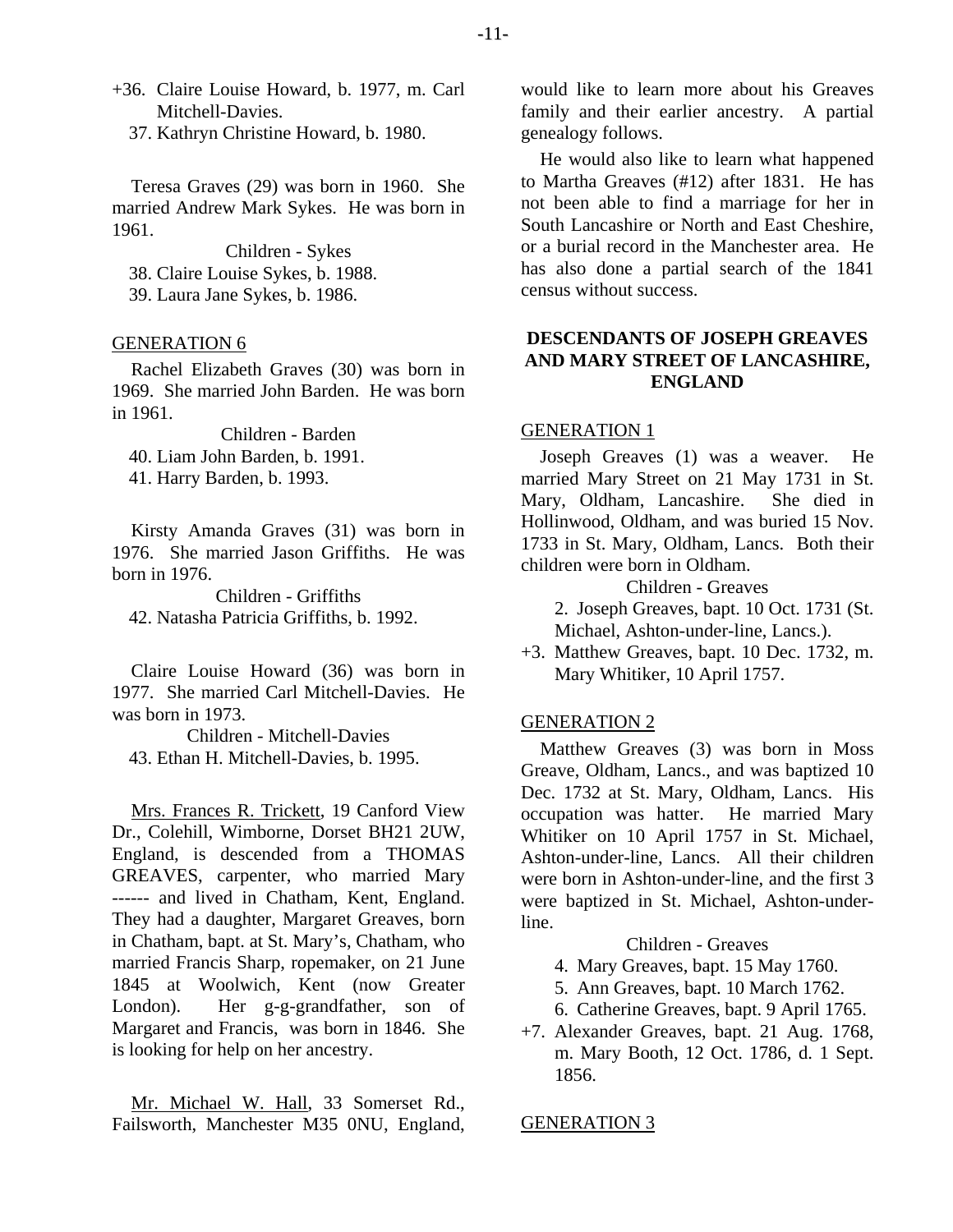Alexander Greaves (7) was born in Ashtonunder-line, Lancs., was baptized 21 Aug. 1768 at St. Mary, Oldham, Lancs., died 1 Sept. 1856 in Newton Heath, Manchester, Lancs., and was buried 3 Sept. 1856 in Newton Heath Cem., Manchester. He married Mary Booth on 12 Oct. 1786 in Manchester Cathedral, Lancs. She was born about 1754, died in Failsworth, Lancs., and was buried 3 Sept. 1829 in All Saints, Newton Heath, Manchester. All their children were born in Failsworth, Lancs., and were baptized in All Saints, Newton Heath.

Children - Greaves

- 8. Betty Greaves, bapt. 5 Feb. 1787.
- 9. Mary Greaves, bapt. 28 Sept. 1788.
- 10. Ann Greaves, bapt. 9 May 1790.
- 11. Silas Greaves, bapt. 19 Aug. 1792, d. Failsworth, Lancs. Bur. 10 Sept. 1792, All Saints, Newton Heath, Manchester.
- +12. Martha Greaves, bapt. 12 Nov. 1793.
	- 13. Esther Greaves, bapt. 31 July 1796, d. Failsworth, Lancs. Bur. 2 April 1797, All Saints, Newton Heath, Manchester.

## GENERATION 4

Martha Greaves (12) was born in Failsworth, Lancs, and was baptized 12 Nov. 1793 at All Saints, Newton Heath, Manchester, Lancs. She never married. She is listed in the rate books of Failsworth, 1819 to 1828. Sarah, Silas and Paul were the illegitimate children of Joseph Ogden and Martha Greaves. Joseph made payments to the Overseers for the upkeep of his illegitimate children. The last payment was made to Martha on 19 Oct. 1831. This was also the last reference found to Martha. Nothing is known of her after this date.

In 1832, Joseph Ogden married Alice Cherry. They had a daughter Jane bapt. in 1853 at All Saints, Newton Heath. At the time of the 1841 census they were living at Pauldens Place (now Paulden Drive), Failsworth. Joseph was a farmer. The marriage record of Martha's daughter Sarah Greaves confirms that Joseph Ogden, a farmer, was her father.

Children - Greaves, by Joseph Ogden

- +14. Sarah Greaves, bapt. 2 July 1815, m. John Worthington, 31 May 1859.
- +15. Silas Greaves, bapt. 25 Nov. 1821, m. Elizabeth Booth, 1 Jan. 1844, d. Sept. 1905.
- +16. Paul Greaves, bapt. 25 Nov. 1821, m(1) Mary Berry, 9 Oct. 1842, m(2) Emma Marsden, 17 Oct. 1861, d. 6 Jan. 1880.

## GENERATION 5

Sarah Greaves (14) was born in Failsworth, Lancs., was baptized 2 July 1815 in All Saints, Newton Heath, Manchester, died at Newton Heath, and was buried 6 Dec. 1890 at Newton Heath Cem., Manchester. She married John Worthington on 31 May 1859 in Manchester Cathedral, Lancs. He was born about 1816 in Chadderton, Lancs., died in Newton Heath, and was buried 30 July 1867 in Newton Heath Cem. She was a silk weaver and housekeeper, and he was a carter.

Both her children were born in Newton Heath and were baptized in All Saints, Newton Heath. (Who was their father, since they were born before Sarah's marriage?)

# Children - Greaves

- 17. Mary Greaves, bapt. 15 March 1840.
- 18. Hesekiah Greaves, bapt. 25 Dec. 1853, d. Newton Heath. Bur. 4 Feb. 1855, All Saints, Newton Heath.

Silas Greaves (15) was born in Failsworth, Lancs., was baptized 25 Nov. 1821 at All Saints, Newton Heath, died in Failsworth, and was buried 28 Sept. 1905 in Philips Park Cem., Manchester, Lancs. He married Elizabeth Booth on 1 Jan. 1844 in Manchester Cathedral, Lancs. She was born about 1822 in Manchester, Lancs., died in Failsworth, and was buried 22 March 1901 in Philips Park Cem., Manchester. He was an overseer of weavers. All their children were born in Newton Heath, and were baptized in All Saints, Newton Heath.

## Children - Greaves

 19. Jane Greaves, bapt. 25 Aug. 1844, m. Joseph Johnson, 12 Dec. 1874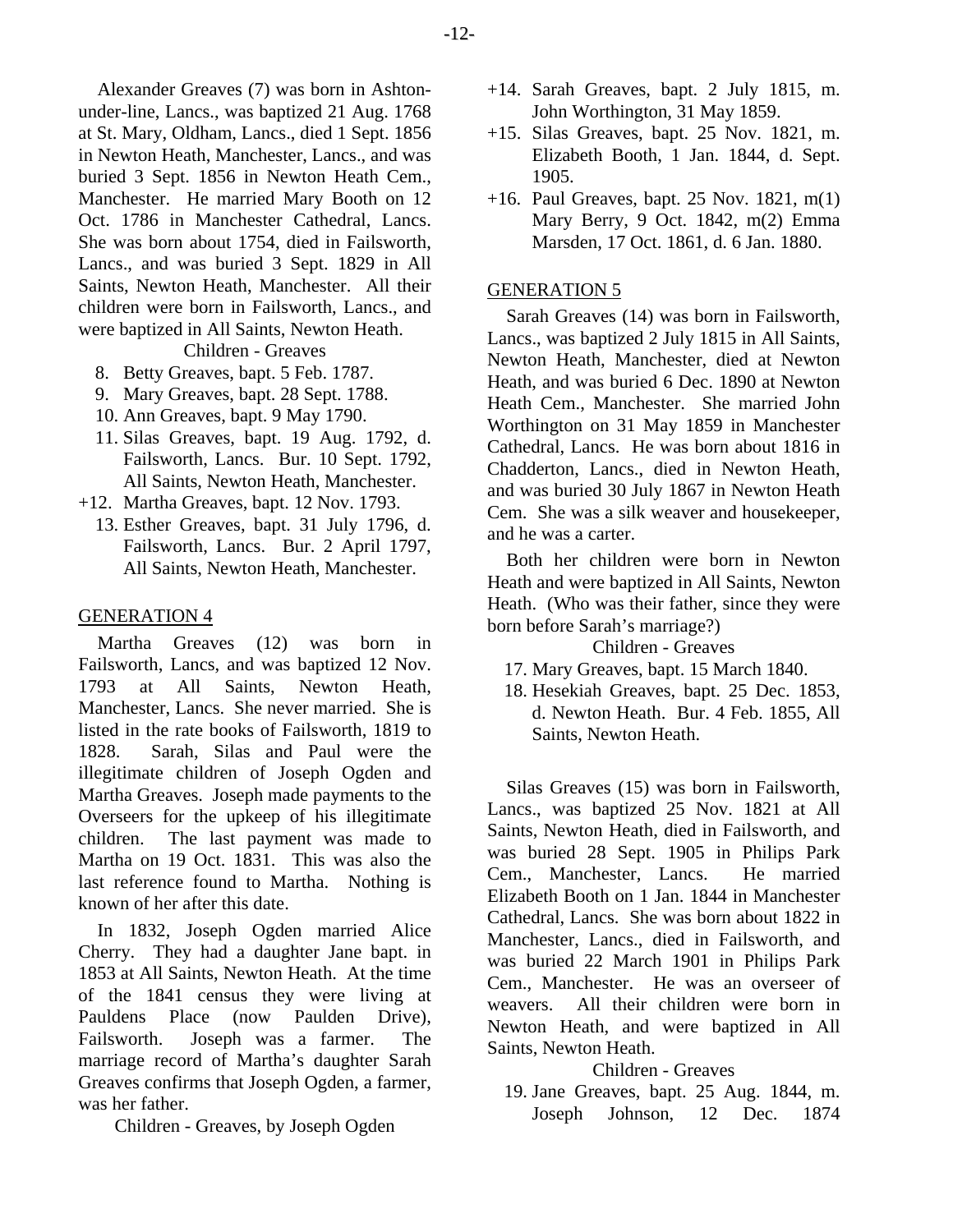- 20. Hesekiah Greaves, bapt. 18 Oct. 1846, d. Newton Heath, Manchester. Bur. 13 April 1852, Newton Heath Cem., Manchester.
- 21. Sarah Greaves, bapt. 24 Oct. 1852, m. John Stone, 27 June 1874 (Manchester Cathedral, Lancs.). He was a spinner.

Paul Greaves (16) was born in Failsworth, Lancs., was baptized 25 Nov. 1821 in All Saints, Newton Heath, Manchester, Lancs., died 6 Jan. 1880 in Newton Heath, and was buried 10 Jan. 1880 in Newton Heath Cem., Manchester. He was a blacksmith. He first married Mary Berry on 9 Oct. 1842 in Manchester Cathedral, Lancs. She was born about 1816 in Failsworth, Lancs., and was buried 21 July 1859 in All Saints, Newton Heath. She was a silk winder.

He secondly married Emma Marsden, daughter of John Marsden and Sarah Jackson, on 17 Oct. 1861 in Manchester Cathedral, Lancs. She was born in Newton Heath, was baptized 24 Aug. 1834 in All Saints, Newton Heath, died 12 Dec. 1899 in Prestwich Workhouse, North Manchester, and was buried 16 Dec. 1899 in Manchester General Cem., Harpurhey. She was a silk winder.

All of Paul's children were born in Newton Heath, and were baptized in All Saints, Newton Heath.

Children - Greaves, by Mary Berry

- +22. Cornelius Greaves, bapt. 4 June 1843, m. Nancy Kay, 30 Sept. 1865.
	- 23. Martha Greaves, bapt. 14 Sept. 1845, d. Newton Heath. Bur. 14 Oct. 1846, All Saints, Newton Heath.
	- 24. Martha Jane Greaves, bapt. 27 May 1849. Silk winder.
	- 25. Alexander Greaves, bapt. 29 March 1852, d. Newton Heath. Bur. 23 June 1862, Newton Heath Cem., Manchester.
- +26. Sophia Greaves, bapt. 9 March 1854, m. John Rodgers, 30 Sept. 1872, d. 15 Feb. 1919.
	- 27. Elizabeth Greaves, bapt. 17 April 1859, d. Newton Heath. Bur. 26 June 1859, All Saints, Newton Heath.
	- Children Greaves, by Emma Marsden
	- 28. Mary Ann Greaves, b.c. 1863, d. Newton Heath. Bur. 29 Nov. 1863, Newton Heath Cem., Manchester.
- $+29$ . Alice Greaves, b. 10 Nov. 1864, m(1) Wheeler Welling Hall, 24 Nov. 1886, m(2) Arthur Ridings, 26 Aug. 1899, d. 31 Jan. 1921.
- +30. Alexander Greaves, bapt. 5 April 1868, m(1) Eliza Jane Brundritt, m(2) Charlotte Lightfoot, c. 1900, d. April 1914.
	- 31. Sarah Greaves, bapt. 29 May 1872, d. Newton Heath. Bur. 29 Jan. 1886, Newton Heath Cem., Manchester.

# *GRAVES FAMILIES OF CANADA*

Ms. Terri L. Huber, 2514 Pine Oak Court, Midland, MI 48640 (tlhuber@aol.com), thought she was descended from Amanda Graves and Uriosis Bass. She has now learned that her ancestor is Almeda Graves (#720 on p. 67 of the Rear Adm. THOMAS GRAVES book) and Uriah Bass. Daughter Angeline Bass (Terri's g-g-grandmother) was born in 1857 in Ontario, Canada, and married Simon Hetherington in Lambton Co., Ontario. She would like to find Almeda's family and ancestry.

## *NORTHERN GRAVES FAMILIES*

Mrs. Jane B. Runyan, 1490 Hilton Ave., York, PA 17404-9777, had a query on pp. 66- 67, 1995 GFNL. She has been trying for a long time to find a record of marriage for Edward Daniels, born 17 Feb. 1735, to Thankful ------. She wonders whether the Rev. John Graves (of Providence, RI) may have married Edward and Thankful (not Mary Graves and Ebenezer Daniels as stated in the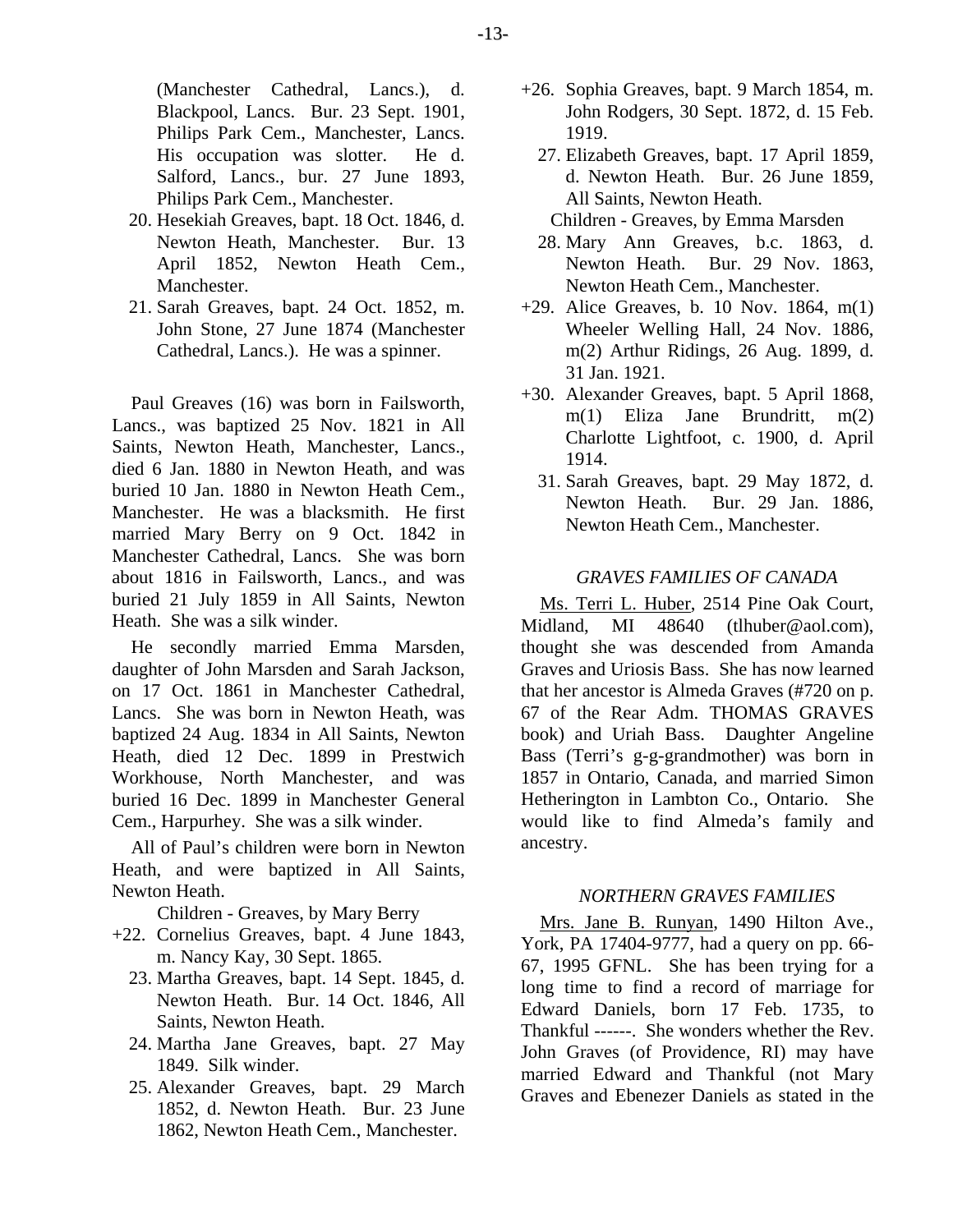previous query). Edward Daniels was a son of Ebenezer Daniels and Mary Graves.

Mr. Ted Chadbourne, 1 Fides Dr., Saco, ME 04072 (75113.3230@compuserve.com), is looking for information on his ancestor, MARTHA GRAVES, b.c. 1685, who married Philip Kneeland in 1709 in Ipswich, MA.

His deceased uncle only knew of Martha Graves from the record of her husband's family (*Kneeland Family*, p. 654?, p. 731). "He left me notes that she and Philip Kneeland (Sr.), b. 1685, had 4 children, including Philip (Jr.) born 1715 (a Rev. War soldier perhaps credited to Topsfield, MA). Philip Jr. probably married Elizabeth Wooding, not Mary Potter per Albert Sears' book on Standish, Maine families. (That's where my next generations, David Sr. and Jr. are recorded.)"

(ED. NOTE: It seems possible that Martha was a granddaughter of Samuel Graves and Grace Beamsley, both of Ipswich. Samuel was born 1628 in England and was a son of immigrant Samuel Graves of Lynn. The Samuel b. 1628 had a son John, b. 1660, who m. Martha Kneeland, dau. of Edward Kneeland of Ipswich. Samuel b. 1628 had another son Samuel b. 1658 who had a dau. Martha who m. Jacob Foster.

I can't find any definite connection. Help is needed.)

Mrs. Cora Graves Hoff, 5194 Cedar Hammock Lane, Sarasota, FL 34232-2246 (steveh3139@aol.com), is looking for information on her ancestor, ELISHA GRAVES. The first 2 generations of this family is shown below.

## GENERATION 1

Elisha Graves (1) was born in 1816 in NY, and died 22 Nov. 1885 in LaSalle Co., IL. He first married Martha Rogers. She was born in 1828 in NY, and died 16 Feb. 1865 in LaSalle Co., IL. He secondly married Emma B. ------. She was born in 1817 in NH.

It is believed that there may be a relationship of Elisha with the Elisha Graves who was born by 1792 in VT and also had a son named Clark. This other Elisha may have been a son of a John Graves, born about 1760, who was listed in the 1790 census for Canajoharie, Montgomery Co., NY. It is also believed that Elisha may have been descended from immigrant John Graves of Concord, MA, because of living in the same area.

Children - Graves

- 2. Clark Graves, b. 7 Dec. 1856, m. Lorena A. Cook, 8 Oct. 1876, d. 21 March 1919.
- 3. Betsey Graves, b. 1858, d. 25 Feb. 1865 (LaSalle Co., IL).
- 4. Mary Graves, b. 1859, d. 22 March 1886 (LaSalle Co., IL).
- 5. George L. Graves, b. 1861, d. 13 Feb. 1865 (LaSalle Co., IL).
- 6. Lillian Graves, b. 1862 (IL).

# GENERATION 2

Clark Graves (2) was born 7 Dec. 1856 in Sandwich, DeKalb Co., IL, and died 21 March 1919 in DeKalb Co., IL. He married Lorena A. Cook, daughter of John Cook and Harriet Smith, on 8 Oct. 1876 in DeKalb Co. She was born 7 Sept. 1858 in Mendota, LaSalle Co., IL, and died 19 Dec. 1948 in DeKalb Co., IL. Their first child was born in Burlington, IA, and the other 2 in Sandwich, IL.

# Children - Graves

- 7. Ward Clark Graves, b. 7 Nov. 1878, m(1) Lena Christopherson, 7 Dec. 1901, m(2) Emma Celia Dannewitz, 4 April 1923, d. 14 Feb. 1957.
- 8. Raymond Alman Graves, b. 5 Oct. 1884, m(1) Gertrude ------, m(2) Edna Virginia Williams, 23 July 1923, m(3) Cora Ponder, d. 7 June 1968.
- 9. Jesse Claude Graves, b. 2 Oct. 1886, m. Ida Hanson, 12 Feb. 1912, d. 5 March 1967.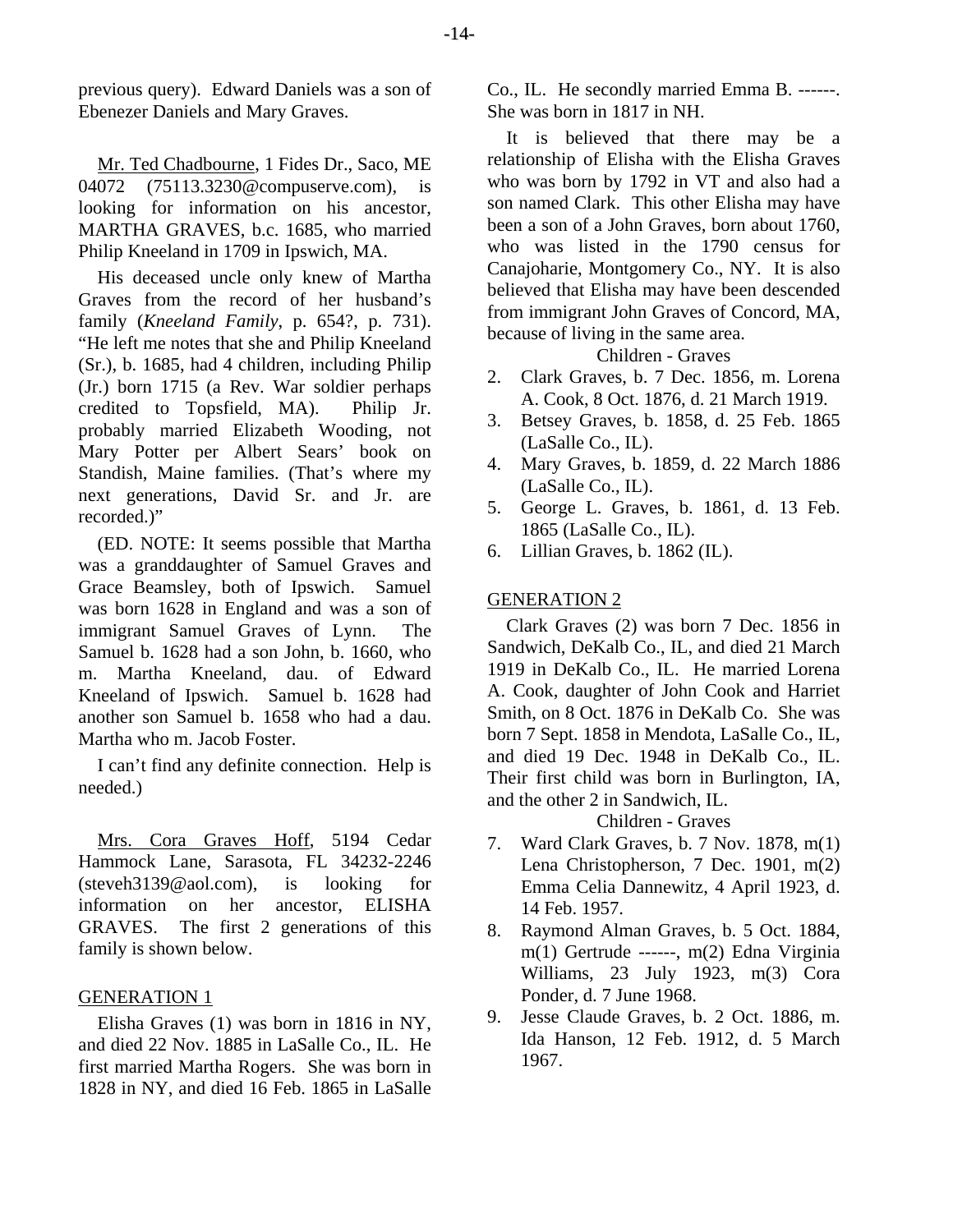The first 2 generations of the genealogy for the other Elisha Graves who seems connected is given below. This information was submitted by descendant Mrs. James A. Kendall, P.O. Box 215, Middleton, MI 48856- 0215. Help on either Elisha is needed.

# GENERATION 1

Elisha Graves (1) was born by 1792 in VT. His wife was born in NY. The family was listed in the 1820 NY census.

The children of Elisha Graves are not proven. They are believed to be his children because of living in the same areas and matching the ages in census records. It is not certain that Martin and Clark Graves are brothers of Jonathan.

## Children - Graves

- 2. Martin Graves, b.c. 1802 (1804-1810, NY), m. Mary Ann ------. The 1860 Ingham Co., MI census shows M. C. Graves, and the 1870 census shows Martin.
- 3. Clark Graves, b.c. 1808 (1810-1820, NY), m. Forina M. ------, d. 1864. She was b. 1813, d. 1867. Both bur. Leslie Cem., Leslie Twp., Ingham Co., MI. Information from census and cem. records. The 1850 census shows Clark Graves, but the 1860 Ingham Co., MI census shows C. Graves, and Charles Graves in 1870.
- 4. daughter, b. 1810-1820.
- 5. daughter, b. 1810-1820.
- 6. Jonathan Franklin Graves, b. 2 Sept. 1818, m. Mary Jane Davis, 5 April 1845, d. 30 Sept. 1886.

## GENERATION 2

Jonathan (or John) Franklin Graves (6) was born 2 Sept. 1818, possibly in Blenheim, Schoharie Co., NY, and died 30 Sept. 1886 in Jackson Co., MI. He married Mary Jane Davis, daughter of David Davis and Amanda ------, on 5 April 1845 (?), possibly in Brantford, Ontario, Canada. She was born 18 June 1828, probably in Canada, and died 21 Oct. 1891 in Jackson Co., MI. The 1880 Ingham Co., MI census shows her born in Canada, and her father and mother both born in NY. Both Jonathan and Mary Jane were buried in Walker Cem., Jackson Co., MI. They were listed in the 1850, 1860 and 1870 censuses for Jackson Co., MI, and the 1880 census for Ingham Co., MI.

## Children - Graves

- 7. Mary Graves, b. 29 Aug. 1848 (MI), m. Joe Bidgood, July 1870.
- 8. Geneva Graves, b. 26 Dec. 1850 (Jackson Co., MI), m. Columbus Bennett, 4 July 1869.
- 9. Sarah A. ("Ade") Graves, b. 6 Jan. 1853 (MI), m. John Lybolt, 15 March 1875, d. 1 Dec. 1933 (Ingham Co., MI).
- 10. Elisha Graves, b. 8 May 1855, m. Mariah Walker, 20 June 1878, d. 10 June 1925.
- 11. Laura ("Lott") Graves, b. 18 June 1857 (Jackson Co., MI), m. Alfred Walker (son of Mall? Walker), 5 March 1878, d. 20 July 1921 (Leslie, MI).
- 12. Francis Graves, b. 6 March 1860 (Rives Twp., Jackson Co., MI), m. Clayton Hunn (son of James O. Hunn and Catherine Winchell), 15 March 1879, d. 29 April 1941 (Jackson Co., MI).
- 13. Emma ("Em") Graves, b. 1 Oct. 1862 (Rives Twp., Jackson Co., MI), m. Amasah D. Walker (son of William N. Walker and Flora Isham), 17 March 1880, d. 18 Feb. 1938.
- 14. Lilly M. Graves, b. 17 May 1867 (Livingston Co., IL?), m. Charley Corwin (son of John Corwin and ------ Triga), 3 Feb. 1887, d. 24 March 1925 (Jackson, MI).
- 15. Leonard Graves, b. 17 March 1869 (IL?), m. Cora Bennett (dau. of William Bennett and Delilah Kellogg), 28 Oct. 1892, d. 2 March 1950 (Leslie, MI).
- 16. Nettie Graves, b. 25 March 1870 (Rives Twp., Jackson Co., MI), m. Alfred French (son of James French and Elmira Short), 6 April 1889.
- 17. George Graves, b. 30 Sept. 1873 (Ingham Co., MI), m. Laura Masey (dau. of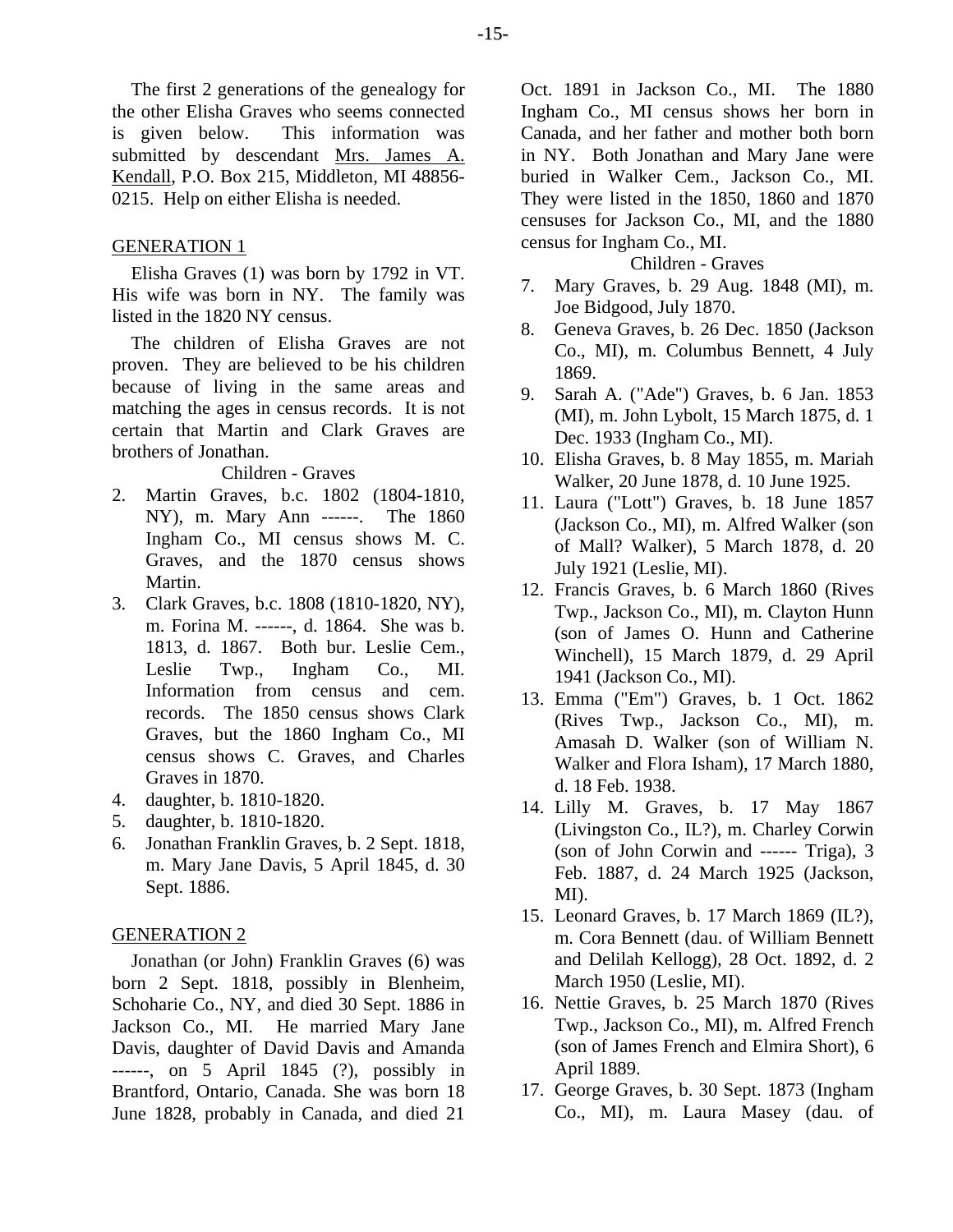Samuel Masey, b. London, England), 4 Dec. 1901, d. 4 Oct. 1955 (Leslie, MI).

Ms. Janet J. Carr, 1219 Lashbrook, Houston, TX 77077-2528, is looking for information on Mary Graves who married John Prior (b. 14 Feb. 1664 in Windsor, CT) on 15 April 1686.

Her name may have been Geare rather than Graves. Pynchon's Index to Hampshire County (MA) Records shows that Mary Geare (Geer) married John Pryor on April 6, 1685 in Enfield, CT.

From Barbour's Connecticut Vital Records Collection: John Prior married Mary Geare on April 15, 1886 in Enfield, CT. Mary Geare, daughter of George Geare and Sarah [Allen] b. Mar. 26, 1671/2 in Enfield, CT.

"John Prior and Mary Geare had children, and my connection is through their daughter Mary Prior who married Isaac Gleason of Enfield, CT... This information comes from the *Genealogy of the Descendants of Thomas Gleason of Watertown, MA*, 1900. The book does not give Mary's (wife of John) maiden name."

Mrs. Cheryl Petrou, 8741 West Taos Dr., Palos Hills, IL 60465 (ppetrou@aol.com), is looking for the ancestry of MAHETABLE ("HETTIE") GRAVES, b.c. 1837 in NY, married Milton Walters about 1855. They probably married in IN, since Milton was born in IN. The family was in Adams Twp., Parke Co., IN in 1860, Menard Co., IL in 1870, and Cass Co., IL in 1880 (but without Mahetable - was she deceased?).

Their children were:

- Franklin ("Frank") P. Walters, b. Dec. 1856, Parke Co., IN, m. Nancy Jane Vaughn
- Mary Walters, b.c. 1857, IN
- Charles Walters, b.c. 1858, IN
- Laura Walters, b.c. 1859, IN, m. ------ Showalter
- Acenath (?) Walters, b.c. 1862, IL
- Catharine Walters, b.c. 1866, IL
- Eraline Walters, b.c. 1868, IL
- Emaline Walters, b.c. 1868, IL
- Alice A. Walters, b.c. 1870, Menard Co., IL, m. William Morris
- Leroy Walters, b.c. 1873, IL
- Ollie Walters, b.c. 1878, IL

Her descent is: (1) Mahetable Graves m. Milton Walters, (2) Frank Walters m. Nancy Jane Vaughn, (3) Vurn Walters m. Nora Bell Dyer, (4) Francis Walters m. Henry Foss, (5) Harold Foss m. Loretta Hruby, (6) Cheryl Foss m. ------ Petrou.

Mr. Donald G. Weymouth, 119 Winthrop Lane, Holden, MA 01520 (weymouth @tayexchange.mse.tay.dec.com) is looking for the ancestry of FRANCIS STANLEY GRAVES, as shown in the following genealogy.

## GENERATION 1

Francis Stanley Graves (1) was born in 1831, and died 8 Oct. 1892 in Albany, NY. He married Charlotte Adelaide ------.

## Children - Graves

+2. Francis DeWitt Graves, b. 1868, m. Helen Mar Fisher, 8 Aug. 1895, d. 24 Dec. 1928. 3. George B. Graves, m. Blanche McKenna, d. 7 July ----. She d. 18 Aug. 1949, and was bur. 22 Aug. 1949 in Menands, NY.

4. Evelyne Graves, m. ------ Valentine.

## GENERATION 2

Francis DeWitt Graves (2) was born in 1868 in Albany, NY, and died 24 Dec. 1928 in Longmeadow, Hampden Co., MA. He married Helen Mar Fisher on 8 Aug. 1895. She was born in 1867 in Utica, NY, and died in 1921 in Longmeadow, MA, daughter of Anson C. Fisher (1832-1900) and Katherine Coburn. Both children of Francis and Helen were born in Albany, NY.

Children - Graves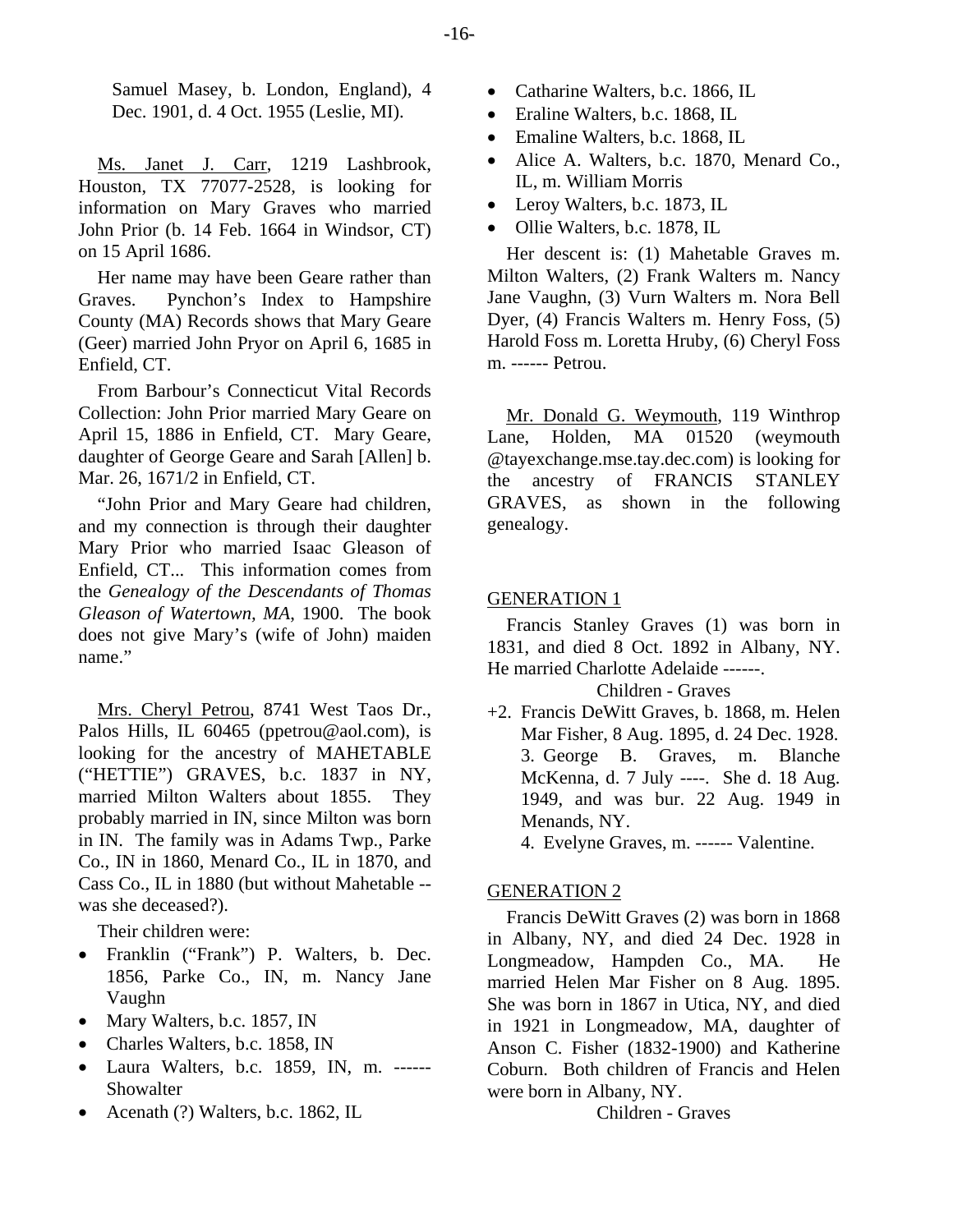5. Carl Fisher Graves, b. 25 April 1896, m. Maud Gage, d. Oct. 1965 (Yonkers, NY). Bur. Minoa, NY.

+6. Helen Fisher Graves, b. 23 Oct. 1897, m. Charles Haines Weymouth, Jr., 30 Sept. 1922, d. 24 Feb. 1975.

# GENERATION 3

Helen Fisher Graves (6) was born 23 Oct. 1897 in Albany, NY, and died 24 Feb. 1975 in Falls Church, VA. She married Dr. Charles Haines Weymouth, Jr. on 30 Sept. 1922 in Longmeadow, Hampden Co., MA. He was born 5 Aug. 1897 in Holyoke, MA, died of an embolism in Nov. 1972 in Boston, MA, and was buried in Harwich, MA, son of Charles Haines Weymouth (1868-1966) and Etta May Davis (1870-1961).

He was a doctor of medical dentistry, and graduated from Tufts Univ. in 1918. A newspaper article dated 24 June 1956, Rockland, ME stated:

"Eastern Maine Men on Dental Society Board

Two Eastern Maine dentists were elected to the executive board of the Maine Dental Society as the organization ended its annual convention at the Samoset Hotel Saturday. Named to the board were Dr. Frank Gilley of Bangor and Dr. Charles H. Weymouth, Jr. of Belfast."

Children - Weymouth

- +7. Gordon Haines Weymouth, b. 20 July 1926, m. Jean Elvira Cragin, 3 July 1948.
- +8. Helen Jean Weymouth, b. 4 Aug. 1934, m(1) Eugene Whitten, m(2) John Graham Smith.

# GENERATION 4

Gordon Haines Weymouth (7) was born 20 July 1926 in Springfield, Hampden co., MA, and was baptized in 1939 in Springfield. He married Jean Elvira Cragin on 3 July 1948 in Manchester, CT. She was born in 1926. Gordon was a personnel manager at Pratt & Whitney Aircraft, North Haven, CT. He belonged to the Congregational Church.

Children - Weymouth

- 9. Roger Mitchell Weymouth, b. 1949.
- $+10$ . Virginia Ann Weymouth, b. 1951, m(1) Kevin McClanahan, m(2) Matthew D. Gentile.
- +11. Donald Gordon Weymouth, b. 1954, m. Amy Elizabeth Goodwin.

Helen Jean Weymouth (8) was born 4 Aug. 1934 in Springfield, Hampden Co., MA. She first married Eugene Whitten. They divorced. She secondly married John Graham Smith.

Children - Whitten

12. John Smith-Whitten

Children - Smith

13. Jean Victoria Smith

# GENERATION 5

Virginia Ann Weymouth (10) was born in 1951. She first married Kevin McClanahan. She secondly married Matthew D. Gentile.

Children - Gentile

14. Brian Gentile

15. Tracy Gentile

Donald Gordon ("Don") Weymouth (11) was born in 1954. He married Amy Elizabeth Goodwin.

Children - Weymouth 16. Drew Gordon Weymouth, b. 1980. 17. Elizabeth Jean Weymouth, b. 1983.

# *REAR ADMIRAL THOMAS GRAVES OF CHARLESTOWN, MA*

Mrs. Florence E. McDonough, 515 Sandtree Dr., Lake Park, FL 33403, is anxious to find more information on WILLIAM GRAVES (#157 on p. 42 of book) who was b. 12 May 1737, moved to Killingly, CT, and married there. He served in the French and Indian Wars, and in the Rev. War.

His known children were:

- Lebbeus, b.c. 1768, m. Lucy May  $(?)$ ;
- William, b. 6 July 1769,  $m(1)$  Lucy North, m(2) Sarah Souls, m(3) Sally Purdy.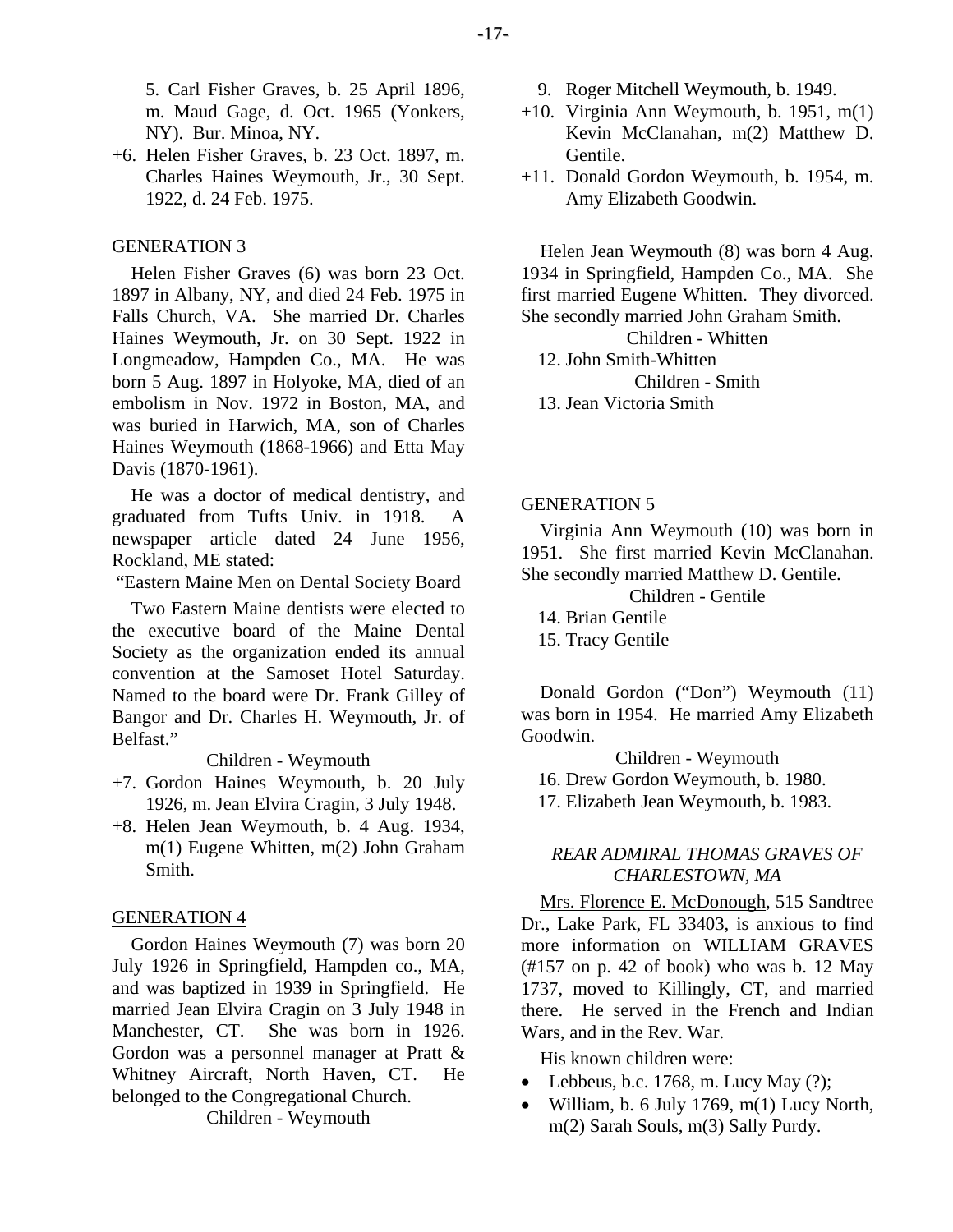- Asahel
- Ephraim, never married, d. Marcellus, NY.
- daughter, m. Hosea Day.
- daughter, m. Ephraim Dennison.

He probably also had 2 other daughters: Sabastian Graves who m. John Cleveland, and Polly Graves who m. Stephen St. John.

Mr. LaVerne E. Graves, 905 North 28th Pl., Renton, WA 98056, recently came across a book in his local public library called *Biographical Record of Mehitable (Reed) Lilly and George Lilly*. Mehitable and George were married in 1762 in Woolwich, Maine. There are quite a few Graves family members listed in the index, the earliest being PHILIP GRAVES, 1798-1879, husband of Hannah Hinton Lilly. Hannah was a daughter of Capt. Converse Lilly and Sarah Lincoln Reed.

Does anyone know the ancestry of this Graves family?

# *JOHN GRAVES (JOHANN SEBASTIAN GRAFF)*

Mr. B. Leon Graves, P.O. Box 255568, Sacramento, CA 95865-5568, has been working on deciphering the 22-page manuscript of William Carroll Graves, and putting the information into his computer. As of last March, he had over 1200 people entered into his computer and he was working on another 400.

He would like to correspond with other descendants of Johann Sebastian Graff.

(ED. NOTE: For you other descendants who may wonder why we don't publish more articles and queries on this family, send in your information, and it will be published.)

Ms. Donna Martin, 214 Dogwood Lane, Russellville, AR 72801 (donna7232@aol.com), has been searching for information on PETER GRAVES and his wife Mary Kivett. They married in 1825 in Randolph Co., NC, and he died before 1830. She appeared in the 1830 census with 1 son

under 5 years, but no record can be found of her remarriage or any other trace of her after 1830. Any leads would be appreciated.

Donna is preparing a book on the Kivetts in Randolph Co., NC, and welcomes correspondence on that subject also.

(ED. NOTE: This Peter Graves was a son of Boston Graves and Rosanna Courtner. Boston was a son of Jacob Graves and Turley Coble, and Jacob was a son of JOHN GRAVES/ Johann Sebastian Graff.)

## *SOUTHERN GRAVES FAMILIES*

Mr. Leslie B. Baynham, 637 Teakwood Dr., Lexington, KY 40502, is looking for the ancestry of MARTHA ARCHER GRAVES.

He wrote: "My Thomas Brome Jefferson was a son of Field Jefferson and Elizabeth Harrison both of VA. they moved to Sumner co., TN about 1811 and then to Trigg Co., KY about 1836. Thomas Brome Jeffferson was born 1805 in Pittsylvania, VA. He married Martha Archer Graves in Nashville, Davidson Co., TN in 1827. One of Thomas Brome Jefferson's brothers, Albert Gallatin Jefferson married a sister of Martha's, Sara Elizabeth Graves."

The following descendancy chart shows Martha Archer Graves, Sara Elizabeth Graves, and their aunt by marriage, Jane Graves. Because of similarity in names and places, it seems likely that Jane was related to the other two. Jane Graves is descended from Capt. Thomas Graves of VA as follows: Thomas<sup>1</sup>, Francis<sup>2</sup>, Francis<sup>3</sup>, William<sup>4</sup>, Peyton<sup>5</sup> m. Charlotte Pinkard, Jane<sup>6</sup> m. Thomas Brome Jefferson.

1-- John Robertson JEFFERSON (1740-1818)

sp-Elizabeth BROOME (1745-1800)

2-- William JEFFERSON (1764)

 2-- Sarah Elizabeth JEFFERSON (1764) sp-Samuel Allen JEFFERSON (1776- 1855)

3-- John Garland JEFFERSON

3-- Martha Jayne JEFFERSON (1819)

2-- John Pinckard JEFFERSON (1764)

sp-Sarah Frances Steptoe BROWN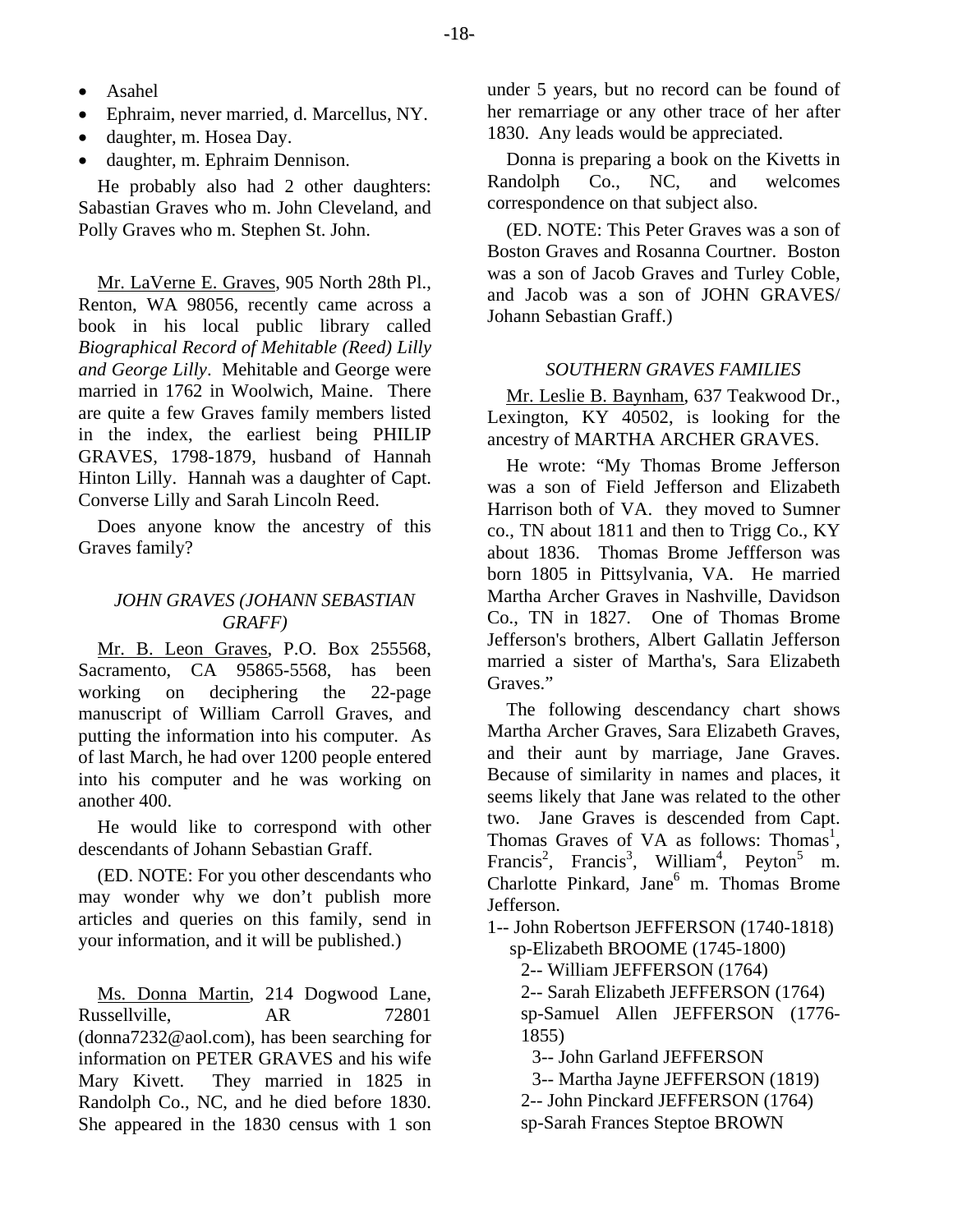2-- George H. JEFFERSON (1764) 2-- Nancy B. JEFFERSON (1764) 2-- Thomas Brome JEFFERSON (1764) sp-**Jane GRAVES** 2-- Peter Field JEFFERSON (1776-1847) sp-Elizabeth HARRISON (1784-1846) 3-- Thomas Brome JEFFERSON Dr. (1805-1873) sp-**Martha Archer GRAVES** 4-- Sarah Elizabeth JEFFERSON sp-John Wesley CHAPPELL 5-- Emma G. CHAPPELL 5-- Thomas (Dick) CHAPPELL 5-- Mattie C. CHAPPELL sp-DABNEY 5-- John Jefferson CHAPPELL 5-- Elizabeth CHAPPELL sp-GILL 5-- William Banks CHAPPELL 5-- George CHAPPELL 5-- Florence G. CHAPPELL sp-HEADLEY 5-- Edward McCarthy CHAPPELL 5-- Charles Allen CHAPPELL 5-- Ethel CHAPPELL 4-- George Henry JEFFERSON MD sp-Nancy Jane HOPSON (1838-1886) 5-- Leah Allen JEFFERSON 5-- Thomas B. JEFFERSON MD (1866-1905) 5-- Joe Bob JEFFERSON (1868- 1937) 5-- Lucy Dyer JEFFERSON 5-- Wade Hampton JEFFERSON MD sp-Jennie WHITE 5-- Emma Dabney JEFFERSON 4-- William Harrison JEFFERSON-251 ( -1874) 4-- John Garland JEFFERSON-252 (1834) sp-Elizabeth S. BANKS-258 4-- Thomas Cisero JEFFERSON sp-Mary Louise BANKS 4-- Peter Sutton JEFFERSON sp-Corrie BAKER 4-- Mary Catherine JEFFERSON (1844-1902)

sp-Gregory Eggleston BAYNHAM (1836-1917) 5-- Carrie E. BAYNHAM (1860) 5-- Mattie Forest BAYNHAM (1862- 1862) 5-- Thomas John BAYNHAM (1864- 1947) sp-V. E. MEACHUM 5-- Sallie M. BAYNHAM (1867- 1948) 5-- Ritchie George BAYNHAM (1869-1962) (MY GRANDFATHER) sp-Vara Selma FORD (1881-1945) 5-- Rebecca E. (Bessie) BAYNHAM (1872-1944) sp-John T. HILL ( -1949) 5-- Robert (Bobbie) M. BAYNHAM (1875) sp-BAKER 5-- Wilmuth (Willie) Archer BAYNHAM (1878) sp-Charles L. NOURSE Rev. 5-- Joseph Henry BAYNHAM (1881- 1934) 5-- Leslie Brome BAYNHAM (1884- 1962) sp-Elizabeth Frances WEBB ( -1992) 5-- Frank Allan BAYNHAM (1887- 1966) sp-Mary MCDANIEL 5-- Ruth Jefferson Ethel BAYNHAM (1893-1992) sp-Randolph DADE (1886) 4-- Martha Archer JEFFERSON (1846- 1846) 3-- Albert Gallatin JEFFERSON (1808) sp-**Sarah Elizabeth GRAVES** (Sister of Martha Graves) 3-- George Harrison JEFFERSON sp-Elizabeth MOORE 3-- John Garland JEFFERSON (1812- 1837) 3-- Samuel Allen JEFFERSON sp-Frances Ann KIRKPATRICK 3-- Judith JEFFERSON (1812) sp-Joseph KIRKPATRICK 3-- Katherine Hammond JEFFERSON sp-William CLEMENTS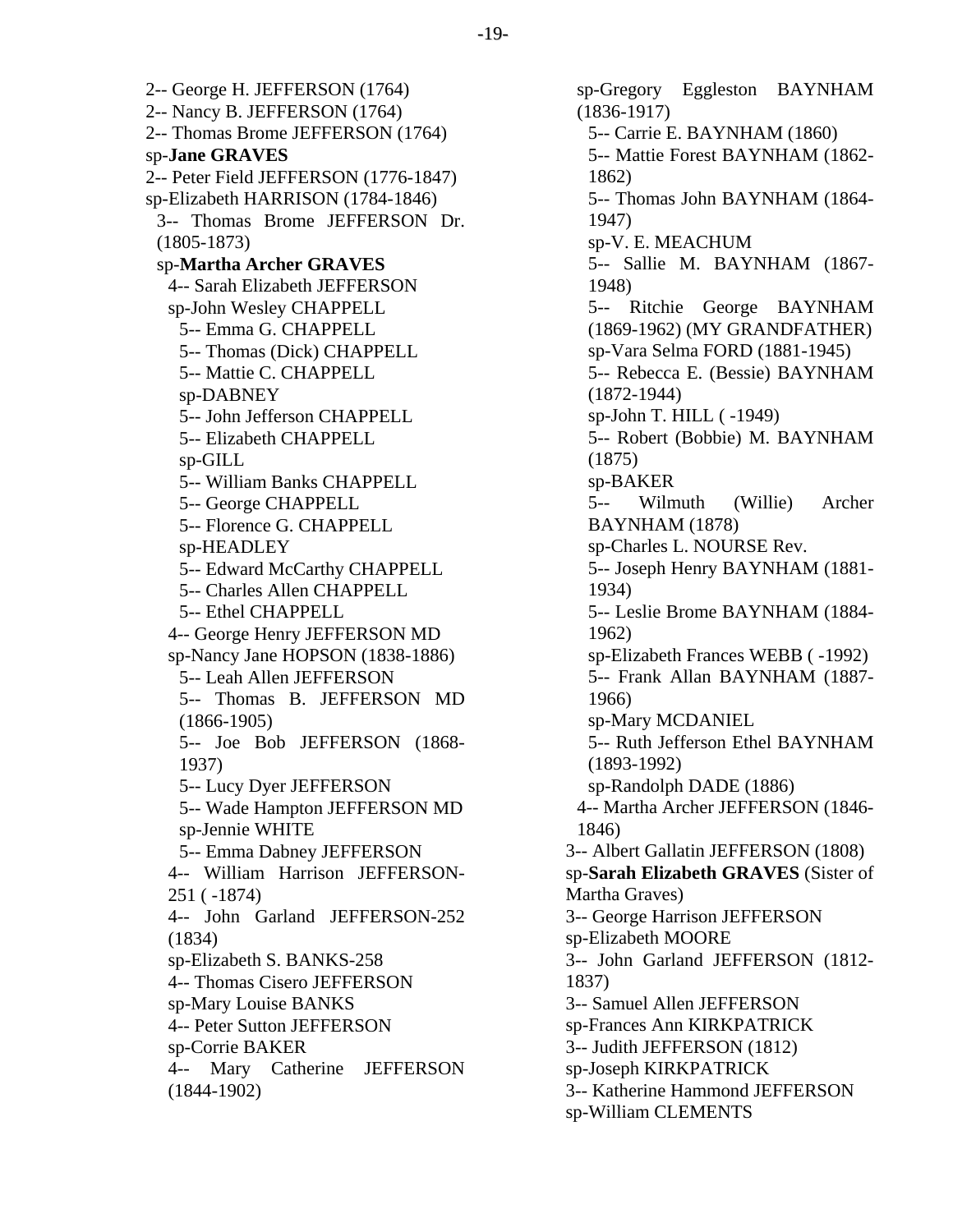3-- Elizabeth Broome JEFFERSON sp-NOEL 3-- Adaliza JEFFERSON (1817-187) sp-D. R. CURLEE 3-- Emmaline JEFFERSON (1819-1820) 3-- Martha Tennesse JEFFERSON (1820) sp-Robert PATTERSON

Mrs. Willietta I. N. Freibott, 41 Marbella Pl., Dana Point, CA 92629-4118 (winfreibot@aol.com), had a query on pp. 92- 93, 1995 GFNL, about her Eliza Jane Graves of AL. She has now proven that the parents of Eliza Jane were JOHN DOUGLAS GRAVES and Mary Magdalene Ziegler, and would like to learn the earlier ancestry. The first couple of generations are given below.

## GENERATION 1

John Douglas Graves (1) was born about 1800 in GA. He married Mary Magdalene Ziegler about 1819 in Autauga Co., AL. She was born 1793-99 in SC, and died about 1855 in Elmore Co., AL. All their children were apparently born in Autauga Co., AL. John secondly married Emily Susan Betsell on 31 May 1857 in Autauga Co., AL.

Children - Graves

- 2. Nancy Graves, b. 4 Oct. 1820, m. John S. Goree, 5 April 1838.
- 3. Eliza Jane Graves, b. 1821, m. Milton Andrew Goree, 23 Jan. 1841, d. 1887.
- 4. daughter, b.c. 1825.
- 5. Catherine ("Katie") Graves, b. 1827.
- 6. Sarah ("Sallie") Graves, b. 1832.
- 7. John Douglas Graves, b. 1834, m(1) Katherine Hogan, m(2) Sara Jane Strock.
- 8. Thomas A. Graves, b. 1836.
- 9. Robert Graves, b. 1838.
- 10. Alabama ("Puss") Graves, b. 1844.
- 11. William Graves, b. 1847.
- 12. son, b.c. 1850.

## GENERATION 2

Nancy Graves (2) was born 4 Oct. 1820 in Autauga Co., AL. She married John S. Goree,

son of Ephriam Goree and Celia ------, on 5 April 1838 in Autauga Co., AL. He was born 15 Oct. 1811 in Newberry Dist., SC, and died 6 June 1877 in Robinson Springs, Elmore Co., AL. All their children were born in AL, at least the first 3 in Robinson Springs.

Children - Goree

- 13. Mary Elizabeth Goree, b. 10 Feb. 1839, d. 15 Dec. 1913 (Elmore Co., AL).
- 14. Elizabeth ("Betty") Jane Goree, b. 29 Aug. 1841.
- 15. John Ephriam Goree, b. 25 Jan. 1844, d. after 1870.
- 16. Harriett ("Hattie") Columbus Goree, b. 18 March 1846, m. William Thomas Mason Light, 7 Jan. 1868, d. 6 Nov. 1933.
- 17. Matilda Goree, b. 15 Dec. 1848.

Eliza Jane Graves (3) was born in 1821 in Autauga Co., AL, and died in 1887 in Elmore Co., AL. She married Milton Andrew Goree, brother of John S. Goree, on 23 Jan. 1841 in Autauga Co., AL. He was born 1 April 1814 in Newberry Dist., SC, and died in 1889 in Elmore Co., AL. All their children were born in Autauga Co., AL, except for the last one or two who were born in Elmore Co.

Children - Goree

- 18. Sarah Goree, b. 1842.
- 19. John L. Goree, b. 1843.
- 20. William Rice Goree, b. 4 Oct. 1845, m. Celena Emerline Strock, 23 Nov. 1871, d. 1 Nov. 1935.
- 21. Susan Goree, b. 1848.
- 22. James S. Goree, b. 1850, m. Ellen J. ------, c. 1876, d. 1891.
- 23. Lewis T. Goree, b. 1857.
- 24. Albert Gallatin Goree, b. 1859.
- 25. Caroline ("Carrie") Goree, b. 1860.
- 26. Martha Goree, b. 1862.
- 27. Milton Goree, b. 1866.
- 28. Catherine Goree

John Douglas Graves (7) was born in 1834 in Autauga Co., AL. He first married Katherine Hogan. They had no children. He secondly married Sara Jane Strock, daughter of John D. Strock and Ann Livingston of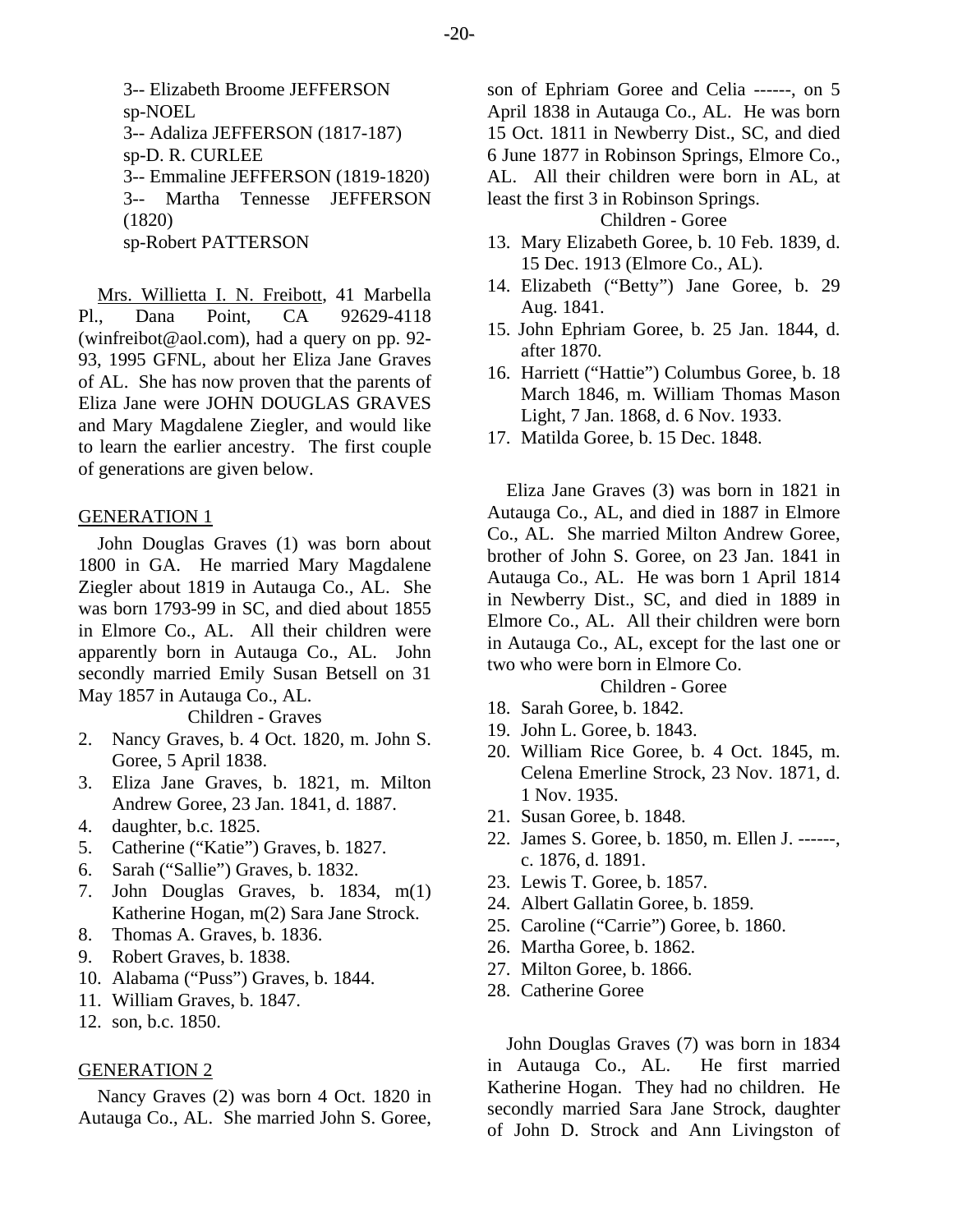Autauga Co. They probably had more than one child. (Source: *Graves Newsletter*, vol. 1, #2, p. 8, and vol. 1, #3, p. 8)

Children - Graves

29. William Arthur Graves, b. 1874 (Speigner, Elmore Co., AL).

Ms. Rose Gross, 2165 Houser Rd., Moscow, OH 45153 (dgross25@aol.com), is searching for information on a g-grandfather, ROBERT GRAVES, born in 1867 in Monterey, Owen Co., KY, died in 1943 in Dayton, KY. His death certificate says his mother's name was Mary Graves and his father's name was unknown. Several family members say they can remember talk about Robert being raised by people other than his mother and not knowing who his father was. The family that raised him was supposedly named Greenwall.

He married a woman named Jennie Reeves in 1894, maiden name Lawrence. She had 3 children when they married, May, Homer and Nanny Reeves. Then Robert and Jennie had 2 children: Lena Florence Graves, b. 1897, and Mary Lee Graves, b. 1903. Their mother Jennie died in childbirth in 1903 in Louisville, KY. "I found Robert and Jennie, her 3 children plus their 2 children, her mother Nancy, and a nephew Thomas Tolbert in the 1900 census in Louisville, KY... I cannot find out what happened to the 3 Reeves children.... Lena Florence Graves was my grandmother."

She checked the 1870 census and found a Robert Greenwall of about the right age in a Greenwall household. She asked, "How am I to be sure that he is the Robert I am looking for?"

(ED. NOTE: The first thing I would suggest is to check the 1870 census for a Mary Graves as either head of household or in someone else's household, who might be Robert's mother. Then check the 1860 census for a household with Mary Graves as the wife of a Graves man, in case she was married at that time.

Then check all Graves households in both the 1860 and 1870 censuses in the area of Monterey. It is likely that one of them contains the father of Robert Graves. If a Graves male is found in the 1860 census but not in the 1870 census (possibly because he died before Robert was born), that could be the one.)

Mrs. Dottie Powell Graves, Rt. 3, Box 235 East, Leander, TX 78641, is looking for information on her husband's ancestor, JEFF N. GRAVES, who lived around Alexandria, Rapides Par., LA, and was in the lumber business. A son was Richard Wesley Graves, born 1904, employed by Missouri Pacific RR, d. Dec. 1966, m. Leala (Wilbanks) Brown, b. 1904, LA. Her husband is their son, Richard Wesley Graves, Jr., b. 12 April 1927, m. Dorothy Y. Powell, 29 June 1985. He has 3 grown children: Gary, Bruce and Gail.

(ED. NOTE: The first thing to do is find the family of Jeff N. Graves in the 1910 census. With the clues from that census, I would then look in the appropriate earlier censuses to find Jeff as a child in the household of his parents.)

Mr. Stephen C. Roberts, 125 Parker Dr., Grayslake, IL 60030 (srobe45949@aol.com), has been looking for information on JOHN WALTER GRAVES, b. 1840, KY, and his parents, FELIX GRAVES and Mary Long.

He has now found that Felix was a son of John Graves and Margaret Stinnette, who lived in Washington Co., KY. John was a son of LEONARD GRAVES, probably born in VA, died 1811 in Mercer Co., KY, married Sally ------. Leonard and Sally had children John, Rice, Levy, Greenvil, Scott, Polly, Patsy, Levin, Sally, Lally, and James.

His descent from Leonard Graves is: Leonard<sup>1</sup>, John<sup>2</sup>, Felix<sup>3</sup>, John Walter<sup>4</sup>, James Felix<sup>5</sup>, Earl Ellsworth<sup>6</sup>, Earlene<sup>7</sup> Almena Graves m. Warren Walton Roberts, Stephen C.  $Roberts<sup>8</sup>$ .

Information on Leonard Graves and his ancestry is needed.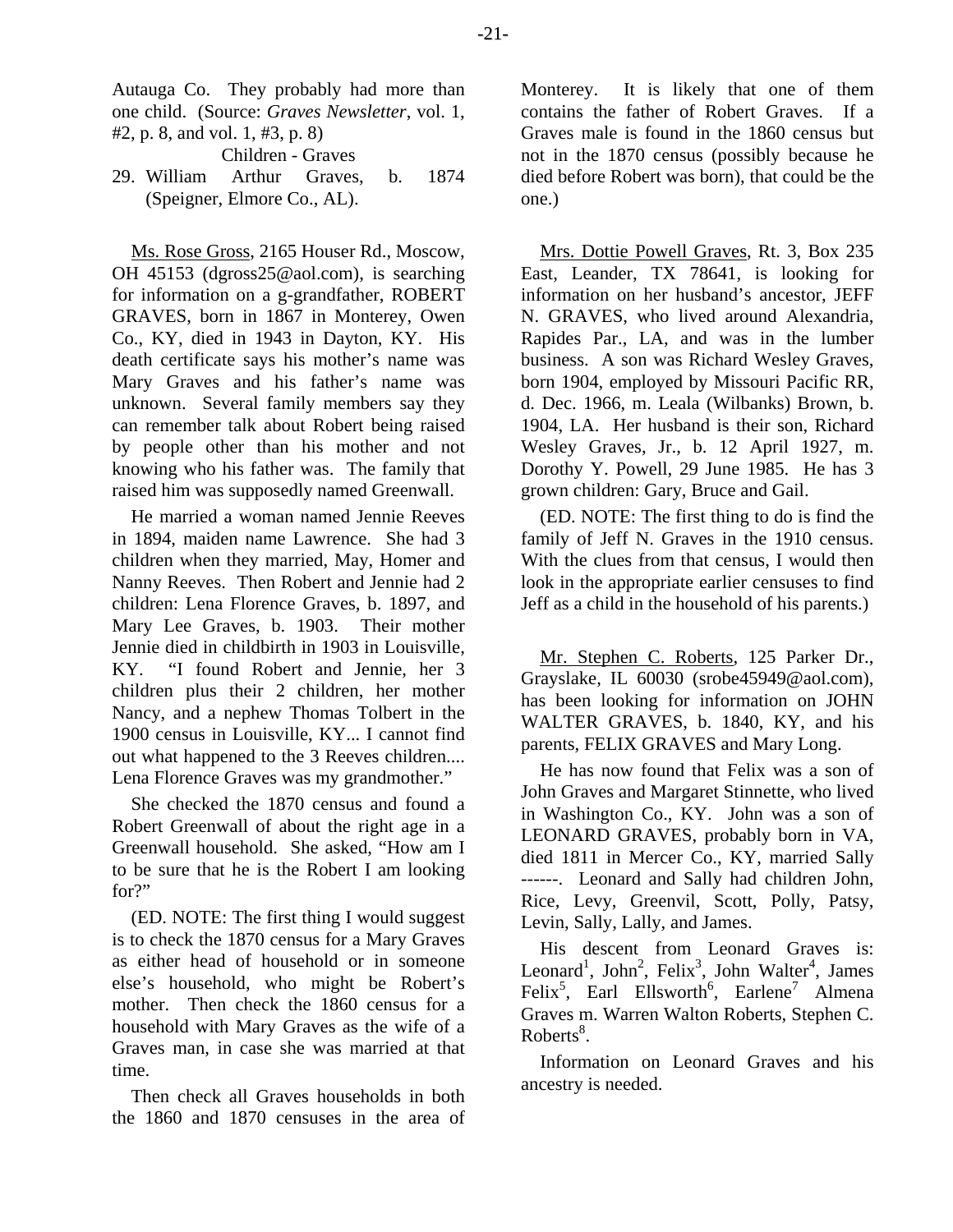Ms. Glydie Nelson, 6110 Pleasant Ridge Rd., Apt. 4402, Arlington, TX 76016 (glydie@aol.com), has an ancestor whose name is Isabella Graves Henderson. She would like to find out whether Isabella is a Graves descendant and, if so, how.

The known ancestry of Isabella is: (1) William Henderson m. Nancy Woolfolk, (2) John Henderson (d. 1779) m. Sarah Brockman, (3) Joseph Henderson (1737-1812) (he was from VA and moved to Wilkes Co., GA) m. Delphi Lea (1748-1813), (4) Isabella Graves Henderson (Wilkes Co., GA) m. Joshua Henderson Callaway (1786-1816).

On the Brockman side, the ancestry is: (1) Thomas Brockman m. Amy ------, (2) Henry Brockman, (3) Samuel Brockman (b. 1674) m. Mary Madison (c. 1695-1776), (4) Sarah Brockman m. John Henderson, etc. (as above).

All these names were very closely associated with the descendants of Capt. Thomas Graves in VA, NC & GA.

For example, the children of Jacob Graves (son of Isaac Graves, and grandson of John Graves and Susannah Dicken) and Frances White of Orange Co., VA included Isaac W. Graves who m. Eliza C. Brockman, Frances Ann Graves who m. John Henderson, Jr., and Susan Jemima Graves who m. Lindsay E. Brockman.

Another branch of the family, descendants of Thomas Graves and Ann Davenport, included a daughter Nancy Graves, b. 1735 who m. William Lea and died 1809 in Wilkes Co., GA. A brother of Nancy, John Graves, b.c. 1715, m. Isabella Lea (a sister of William Lea), and they moved to Caswell Co., NC. Their children included an Isabella Graves who m. Thomas L. Slade. There were other connection in this part of the family, also.

In summary, it seems likely that Isabella Graves Henderson had Graves ancestry. Can anyone help prove or disprove this?

Ms. Christie Ferguson Cirone, 715 North University St., Peoria, IL 61606 (christiefc@aol.com), is looking for a Graves connection in Bedford Co., VA. A Mary Gill married John Farguson (or Ferguson) in Bedford Co., VA in the 1750's. After John died in 1786, Mary is believed to have m(2) Mr. Graves by 1790. Who was he? Was he Francis Graves, deputy sheriff of Franklin Co. (or Bedford Co.), VA?

Francis Graves signed as surety of marriage bond of John Ferguson, Jr. (son of Mary and John Sr.) and Keziah Belcher in 1790 in Franklin Co., VA. (A record compiler apparently incorrectly transcribed his name as John Paulevon. Does anyone know where this marriage record can be located?) Mary was named as Mary Graves in the wills of both her brother and her son (King Farguson) in the 1830's.

A John Ferguson was qualified as deputy sheriff in Franklin Co., VA in 1788, after the death of John Sr. Was this John Jr.?

Mrs. Jeanne F. Thomas, 8494 Wesley Drive, Flushing, MI 48433-1165, descended from JOHN GRAVES and Susan ------ of SC & Carter Co., TN, sent some very interesting information, part of which was originally from Mrs. Mary E. Darrah of Kirkland, WA.

A letter from Mrs. Darrah to the father of Mrs. Thomas stated: "... I believe the first John Graves, Indian trader, was the ancestor... since he was in SC so early and trading with the Westos in the vicinity of Ashley River convinces me further that he came to the area with the Congregationalists from New England."

(ED. NOTE: The group she was referring to was probably the descendants of the settlers who originally came from England and settled in Dorchester, Massachusetts in 1630. They later migrated to Windsor, CT, then to Dorchester, SC in 1696, and then to what became Liberty Co., GA in 1752, where they established Midway Church..

There was an article about this group in the *Graves Family Newsletter*, pages 65-68, 1979. I have never had any reason to think that this part of the Graves family was descended from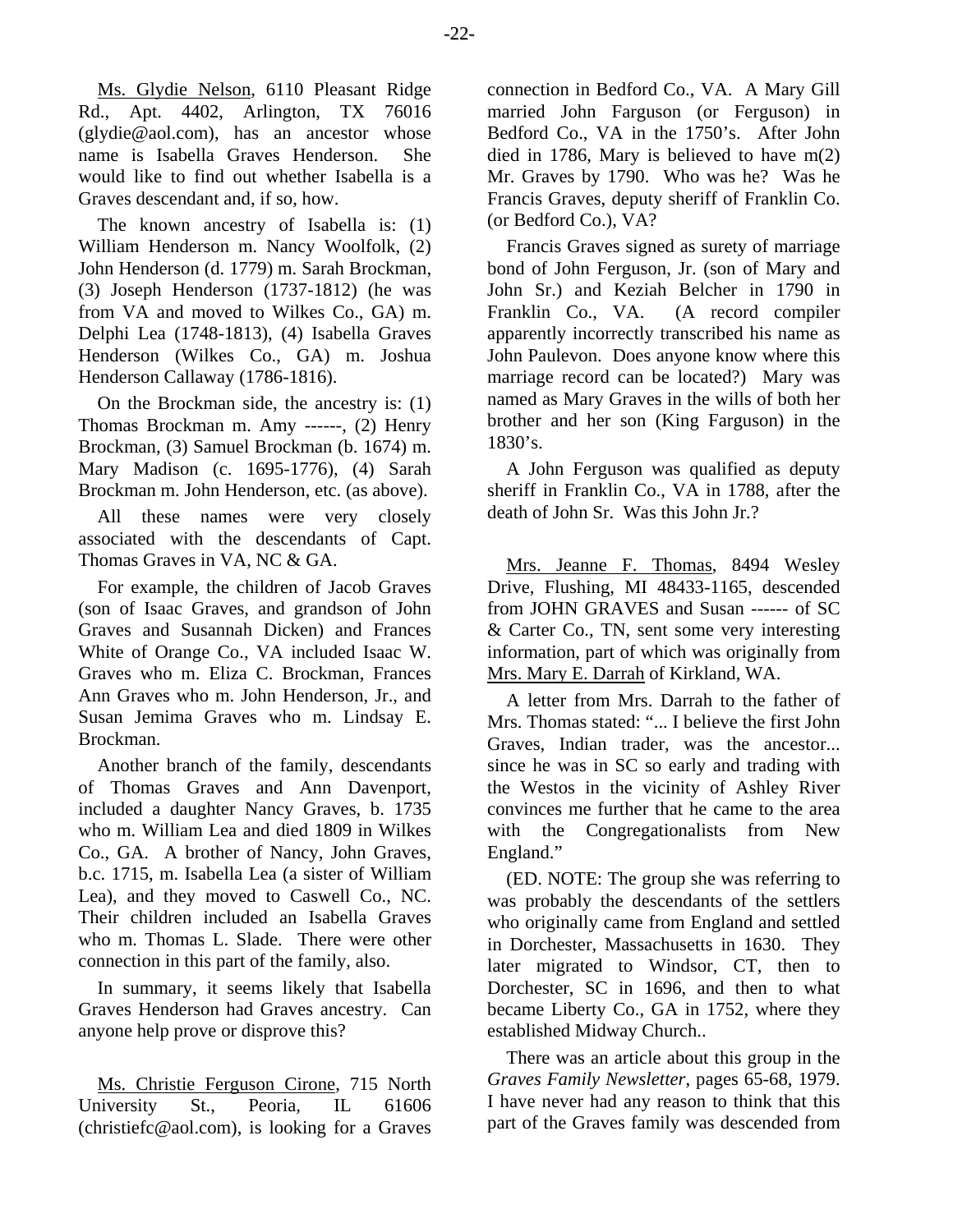them, but it would be worth looking into. I don't know much of anything about the descendants of this group.

For information on John Graves of SC & TN, see 1994 GFNL, pp. 38, 40, 41.

Another intriguing thought relates to the Thomas Graves of Dorchester, Mass., who was said by Gov. John Winthrop of Mass. to have left to go to VA and to have perished with all his family except for one daughter who survived. He has been believed by some to have been Capt. Thomas Graves of VA. Could he have instead been part of the group who went to  $SC$ ?

Mr. Nim K. Graves, 9301 Heatherwood Dr., Austin, TX 78748 (vlpv85a@prodigy.com), is looking for help with the ancestry of his ggrandfather, JOSEPH W. GRAVES. He was born about 1850 in SC, according to census records. He was in Barbour Co., AL in 1870, living alone. He had married Anne Benefield in 1866 in Barbour Co., AL. In 1871 he married Elizabeth Passmore in San Augustine Co., TX.

# *CAPT. THOMAS GRAVES OF VA*

Mrs. James M. Russell, 506 Peterson Lake Rd., Collierville, TN 38017-1843, is apparently descended from Capt. THOMAS  $GRAVES$  of VA by way of Thomas<sup>5</sup> who m. Ann Davenport, William<sup>6</sup>, Mary<sup>7</sup> . Mary Graves married Green Bouldin in Henry Co., VA, and they moved to Morgan Co., AL.

She believes that the wife of William<sup>6</sup> Graves may have been Mary Massey, although her last name has never been known. The reason for this is that  $Mary<sup>7</sup>$  and Green Bouldin named 2 of their children Massey (a daughter was Massie Bouldin and a son was James Massey Bouldin). Also, Sarah<sup>7</sup> Graves, sister of Mary, who married Thomas East named a son Thomas Massey East. It seems reasonable that the Massey name could have come from the mother of Mary and Sarah.

Can anyone add more information?

Ms. Elaine Gambill Lambert, 2000 Ashland Ave., Fort Worth, TX 76107, is looking for her Graves ancestry. Her g-grandfather was Louis Greene Graves, b. 13 Jan. 1870 in Cumberland Co., KY, d. 27 June 1937 in Rawlins Co., KS, m. Minnie Ann Cottingham on 8 Nov. 1900 in Rawlins Co., KS. His father was Benjamin Pinckney Graves, b. 13 March 1832 in KY, d. 10 Oct. 1875 in Beloit, Mitchell Co., KS, m. Catherine or Cassandra A. Black. The 1870 census for Cumberland Co. has a Logan Graves, as an infant, born to B. P. Graves. "The reason I think this is the same person as Louis Greene Graves is because the brothers' names match."

(ED. NOTE: Benjamin Pinckney Graves was a son of John W. Graves and Casandra Philpott, and was descended from Capt. THOMAS GRAVES of VA as follows: Thomas<sup>1</sup>, John<sup>2</sup>, Thomas<sup>3</sup>, John<sup>4</sup>, Thomas<sup>5</sup> m. Ann Davenport, Rice<sup>6</sup>, Thomas<sup>7</sup>, John W.<sup>8</sup>, Benjamin Pinckney<sup>9</sup>.

To learn more, it is suggested that the death certificate of Louis Greene Graves be checked. Also find him in the 1880 and 1900 census to see whether he might have changed his name, and compare the 1850-1880 censuses for complete information on all children of Benjamin.)

Mrs. Patricia B. Ashford, 124 April Wind Ct., Montgomery, TX 77356, is descended from Capt. THOMAS GRAVES of VA via Francis<sup>2</sup>, Francis<sup>3</sup>, Elizabeth<sup>4</sup> Graves m. Benjamin Higginbotham, Ann Higginbotham5 m. Jacob Higginbotham, James Higginbotham<sup>6</sup> m. Mary Brown, etc. She is anxious to prove her line for membership in the Jamestowne Society and possibly Colonial Dames. She would appreciate help in obtaining the specific documents to prove her line of descent.

She and her husband, John, have owned and operated a graphic design firm in Houston for 18 years. They are now pursuing a new business, selling genealogy forms that she has created over the years. They also plan to